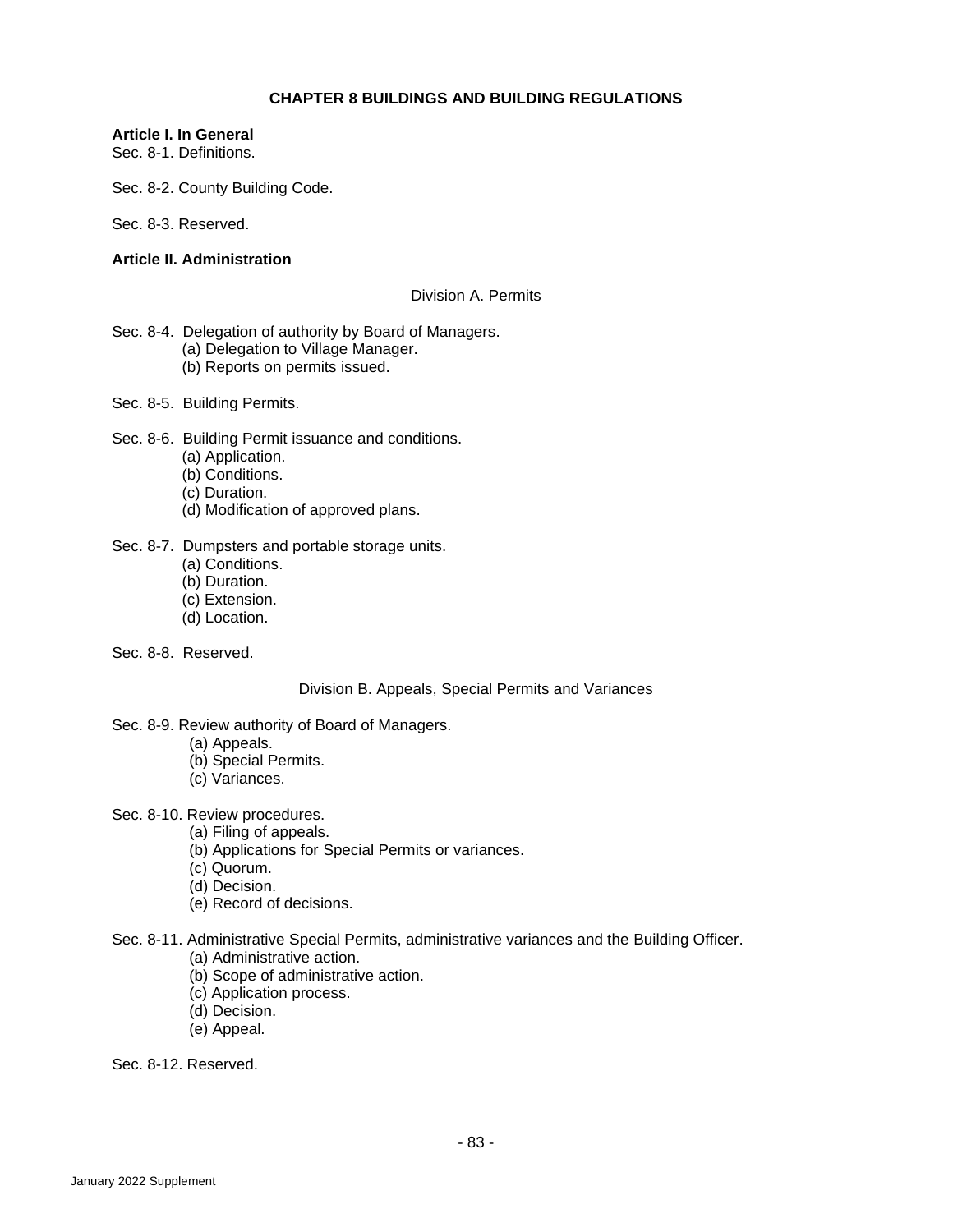## Division C. Enforcement

- Sec. 8-13. Remedial action, stop work order, revocation, violations.
	- (a) Authority of the Village Manager.
	- (b) Revocation of permit.
	- (c) Reforestation.
	- (d) Alteration or removal of equipment or work.
	- (e) Failure to complete work.
	- (f) Failure to comply with permit or variances.
- Sec. 8-14. Municipal infraction; penalties.
	- (a) Prosecution and penalties.
	- (b) Legal action.

Sec. 8-15. Reserved.

## **Article III. Private Property Regulations**

Sec. 8-16. Residential building construction prohibitions.

- (a) Compliance with this Chapter.
- (b) Residential purposes.
- (c) Front setback
- (d) Recorded lots.
- (e) One dwelling on lot.
- (f) Single family occupancy.
- (g) Side setback.
- (h) Rear setback.
- (i) Frontage and area of lot.
- (j) Corner lots.
- (k) Rear of house.
- (l) New construction.
- (m) Lot coverage.
- (n) Main building height.
- (o) Injury to trees.
- (p) Awnings and canopies.
- Sec. 8-17. Unsafe structures.

Sec. 8-18. Demolition of buildings.

- Sec. 8-19. Developmental nonconformities.
	- (a) Replacement and repair.
	- (b) Buildings existing prior to June 16, 2008.

Sec. 8-20. Garages and accessory buildings.

- (a) Rear yard coverage.
- (b) Rear and side setbacks.
- (c) Increased setbacks.
- (d) Height.

Sec. 8-21. Installation and maintenance of fences, walls, trees, hedges, shrubbery, lamp posts, landscape lighting, electric vehicle charging stations, hand rails and arbors.

- (a) Location.
- (b) Interference with traffic.
- (c) Obstruction of view.
- (d) Height in rear yard.
- (e) Height in front yard.
- (f) Existing features.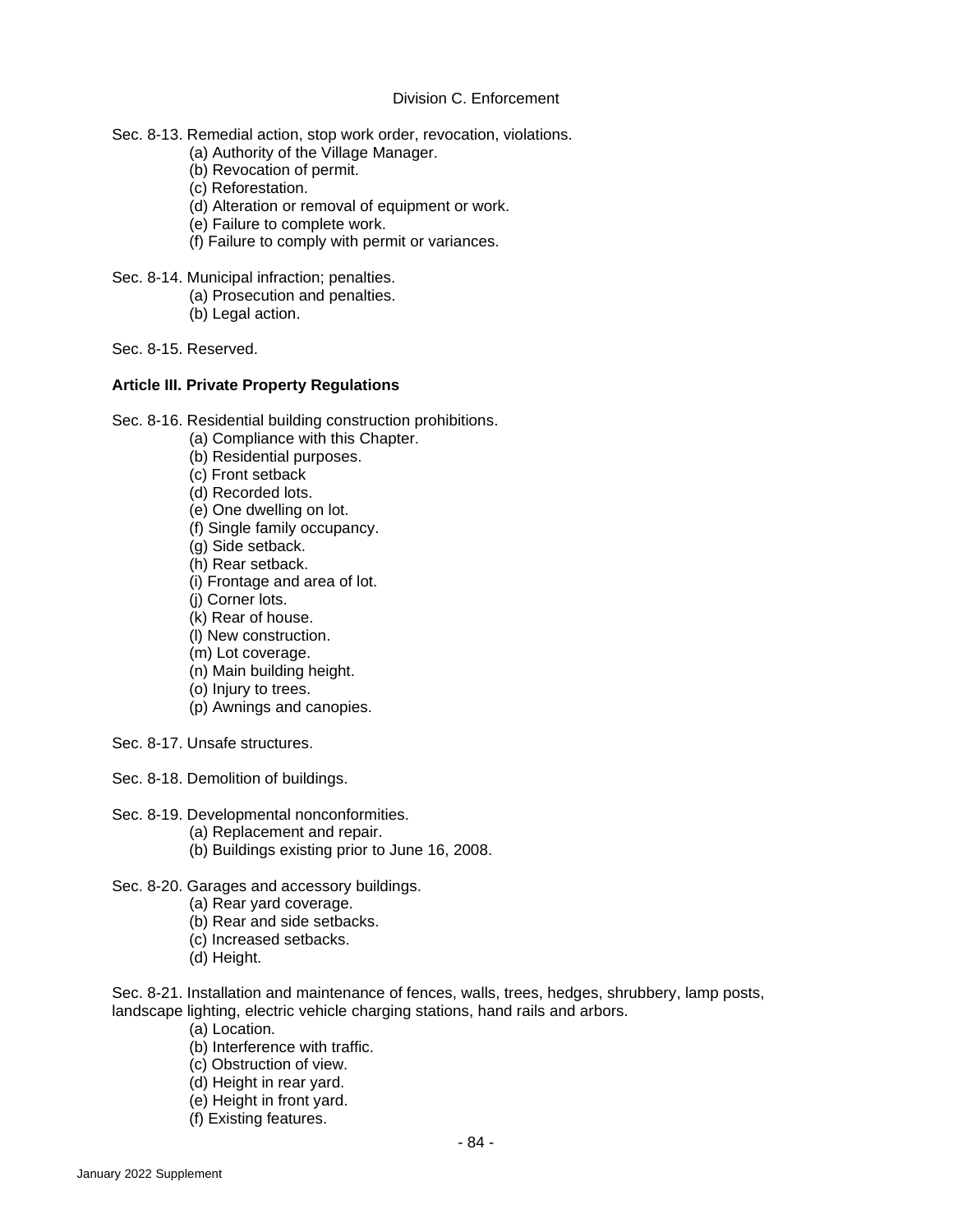(g) Arbors.

- Sec. 8-22. Antennae, air conditioners, heat pumps and generators.
	- (a) Size and location.
	- (b) Setbacks and noise.
- Sec. 8-23. Tennis courts.
	- (a) Setbacks.
	- (b) Enclosure.

### Sec. 8-24. Swimming pools and outdoor therapeutic baths.

- (a) Location.
- (b) Enclosure of pools.
- (c) Screening of therapeutic baths.
- (d) Protective cover.
- (e) Lighting.
- (f) Nuisance.
- (g) Existing pools and therapeutic baths.
- (h) Portable swimming pools.
- (i) Runoff and drainage.

Sec. 8-25. Alteration of water flow or drainage.

- (a) Permit required.
- (b) Adverse effect.
- (c) Conditions.

Sec. 8-26. Driveways.

## **Article I. In General**

## **Sec. 8-1. Definitions.**

For the purpose of this Chapter, the following words and phrases shall have the meanings respectively ascribed to them by this Section:

*Accessory building:* A building subordinate to, and located on, the same lot or lots with a main building, the use of which is clearly incidental to that of the main building or to the use of the land and which is not attached by any part of a common wall or common roof to the main building, including without limitation sheds of any size.

*Administrative Special Permit; administrative variance*: Special Permits and variances that would otherwise require the approval of the Board of Managers but that may, in certain circumstances set out in Sec. 8-11, be granted by the Village Building Officer and Village Manager.

*Alley:* A right-of-way which provides secondary access for vehicles to the side or rear of abutting properties.

*Antenna:* Equipment designed for the transmission or reception of electromagnetic waves. All wires, poles, dishes, towers and other appurtenant equipment shall be deemed to be a part of the antenna.

*Building:* A structure having one (1) or more stories and a roof, designated primarily for the shelter, support or enclosure of persons, animals or property of any kind.

*Building height:* The vertical distance measured from the average elevation of the finished grade or pre-development grade, whichever is lower, along the front of the building to: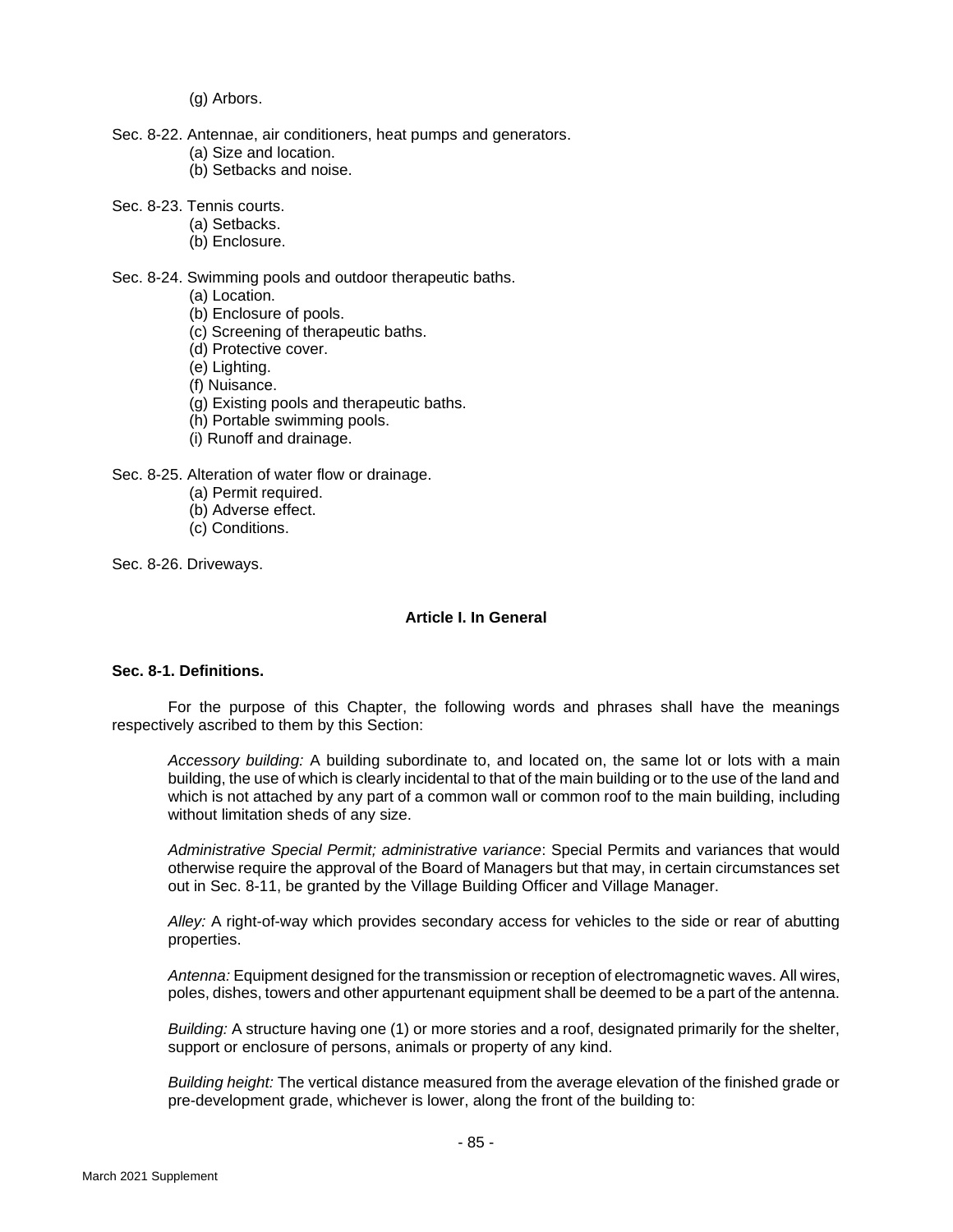- (1) The highest point of roof surface regardless of roof type, and
- (2) The mean height level between the eaves and ridge of a gable, hip, mansard, or gambrel roof.

Accessory structural elements located on the roof shall be subject to the building height requirements.

*Building line:* A line, parallel to a lot line, creating an area into which a structure must not project.

*Building Officer:* One member of the Board of Managers, appointed annually or at such other times as the Board of Managers may determine is in the public interest, to act as the designee of the Board of Managers to perform the functions of the Building Officer as described in this Chapter.

*Cheek wall:* A retaining wall immediately adjacent to steps that is in reasonable proportion to the rise and run of the steps.

*Curb cut:* A depression in the curb, for the purpose of accommodating a driveway that provides vehicular access between private property and an improved roadway, or where there is no curb, the intersection of the driveway and edge of the improved roadway.

*Developmental nonconformity:* Any part of an existing structure that was lawful when constructed or installed, but that no longer conforms to the requirements of this Chapter because of the amendment thereof.

*Dumpster*: A receptacle designed or used to store construction and/or demolition debris awaiting transportation to a disposal site, including, but not limited to, detached wheeled trailers.

*Floor area ratio (FAR):* The ratio of the total gross floor area of all buildings on a lot to the total square footage of the lot.

*Footprint:* The external or outer boundaries of a building's architectural plan. "Footprint" includes fixed external protrusions such as bay or bow windows, porches, porticos, decks, stoops and eaves.

*Front lot line:* The boundary line or lines of a lot separating the lot from any and all streets.

*Front yard:* The area located between the front lot line and the front main building line or, in cases where no building exists, the front building restriction line.

*Gross floor area:* The sum of the gross horizontal areas of all stories (whether or not a floor has actually been laid) of all buildings on the lot. Gross horizontal areas are measured from the exterior faces of exterior walls.

- (1) The following areas are included in the gross floor area for the purpose of computing the floor area ratio.
	- a. Except as provided below, all floor area at or above the first floor joists.
	- b. If an attic has a clear ceiling height of seven (7) feet at any point, all areas of the attic with at least five (5) feet of clear ceiling height shall be included.
	- c. Multi-story space. Any space with a clear ceiling height greater than ten (10) feet from floor to ceiling shall count at the rate of ten (10) percent for each foot of average height over ten (10) feet, rounded to the nearest foot. For example, a room with an average ceiling height of fourteen (14) feet will count at the rate of one hundred forty (140) percent (one hundred (100) percent for the base floor and forty (40) percent for the virtual floor).
	- d. Enclosed porches. A porch shall be deemed enclosed if it is enclosed on at least three (3)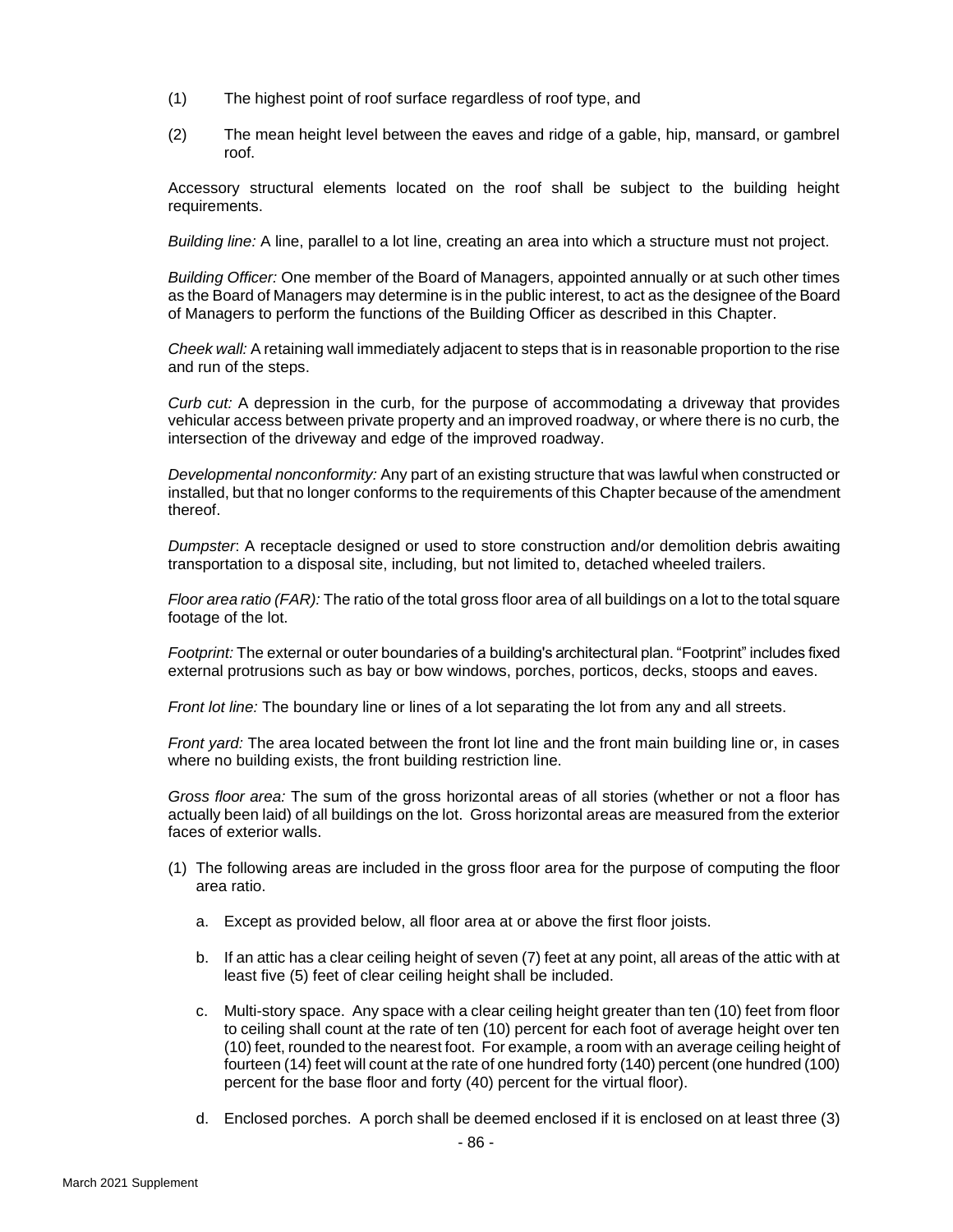sides. A side shall be deemed enclosed if:

- 1. It is screened; or
- 2. It has a wall over thirty-eight (38) inches in height.
- e. Basements and cellars. All sections of a basement or cellar with at least five (5) vertical feet of exposed exterior wall shall count toward gross floor area at the rate of seventy-five (75) percent.
- (2) The following areas are excluded from the gross floor area for the purpose of computing floor area ratio.
	- a. The first two hundred forty (240) square feet of one accessory building per lot.
	- b. If an attic does not have a clear ceiling height of seven (7) feet at any point, all attic space.
	- c. If an attic has a clear ceiling height of seven (7) feet at any point, all attic space with a clear ceiling height of less than five (5) feet.
	- d. Unenclosed roofed porches.
	- e. Porches, balconies, patios, breezeways, carports, decks, overhangs, eaves, awnings and similar structures which are enclosed on fewer than three (3) sides.
	- f. Sections of a basement or cellar with less than five (5) vertical feet of exposed exterior wall.

*Landscape Lighting:* Lighting fixtures, not to exceed twenty (20) inches in height, used to illuminate a path, sidewalk, landscaping, outdoor area, garden or structures.

*Lot:* The land designated as a separate and distinct lot or parcel of land on a legally recorded subdivision plat or deed filed among the land records of the County (also sometimes referred to as a "property").

*Lot coverage:* The portion of a lot which is covered by buildings, accessory buildings, and raised structures such as covered and uncovered porches, balconies, and decks, covered and uncovered steps, stairways, and stoops, and bay and bow windows . Lot coverage does not include: (1) eaves, gutters, and similar overhangs; and (2) features that are not raised such as walkways, patios, terraces, driveways, swimming pools and tennis courts.

*Outdoor therapeutic bath:* A bath commonly known as a spa or hot tub, or having similar characteristics, built above or below ground outside of a residential building, provided such bath does not exceed a depth of forty-eight (48) inches at any point or a diameter or length of eight (8) feet. If these dimensions are exceeded, the bath shall be considered a swimming pool for the purposes of this Chapter.

*Plane length:* The horizontal length along the face of any exterior wall of a building.

*Plate height:* For a building with a flat or a sloping roof, the height to the top horizontal framing member of a wall from the top surface of the first finished floor.

*Portable storage unit:* A container designed or used for the outdoor storage of personal property which is movable and is typically rented to owners or occupants of a property for their temporary use.

*Portable swimming pool:* Any swimming pool (as defined below), which is movable and less than eight (8) feet in diameter or length, shall be deemed a portable swimming pool.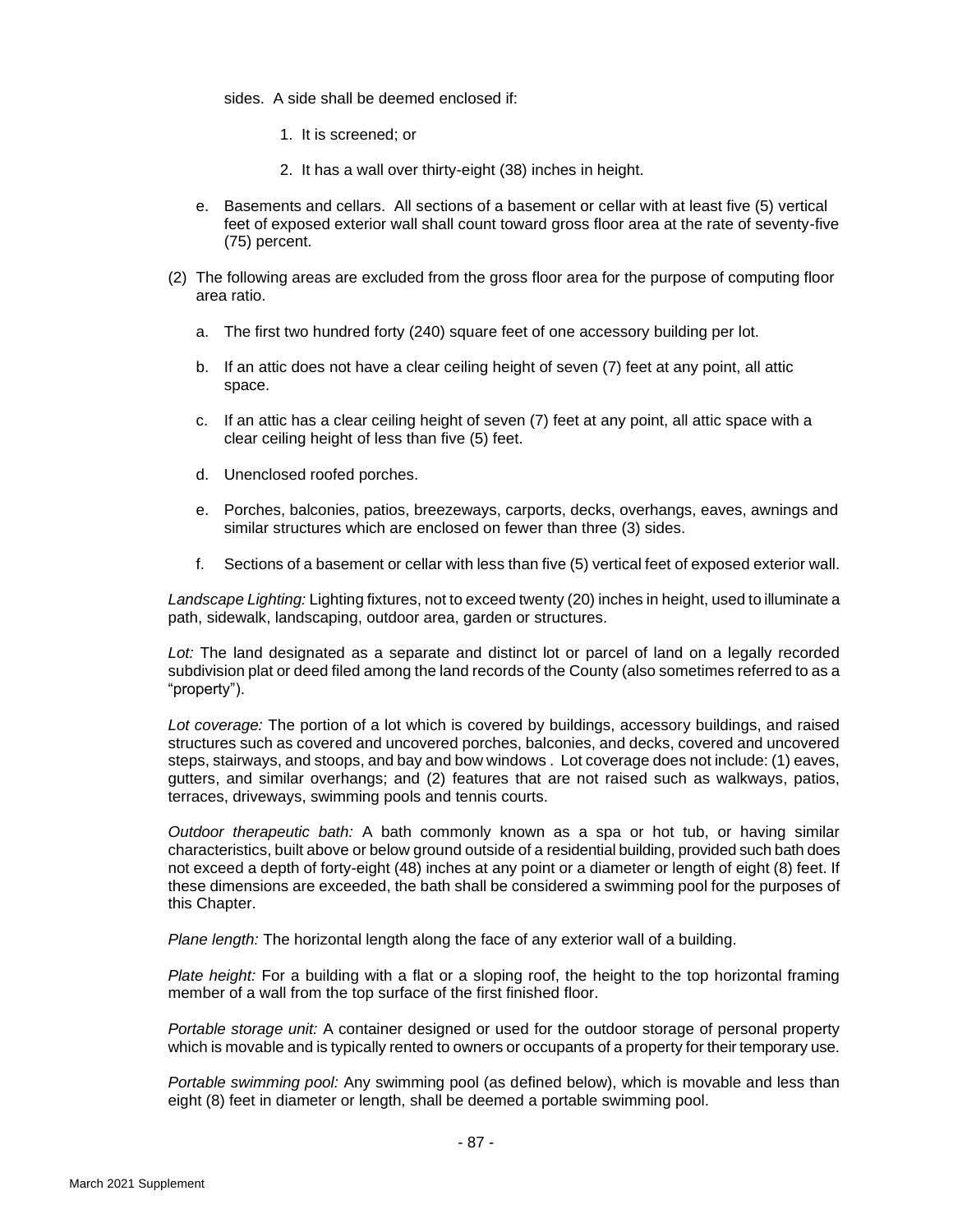*Public right-of-way:* Any land within the borders of the Village over which the Village has control, ownership, or which has been dedicated to public use, including any sidewalk or street.

*Rear yard:* The area located between the rear main building line and the rear lot line. In the case of a corner lot, the determination as to which portions of the property constitute the rear and side yards shall be made by the owner/s of the lot in accordance with the Montgomery County zoning ordinance for determining the rear yard of a corner lot.

*Side wall:* A wall running parallel (or approximately so) to a side property line.

*Single family:* An individual, or two (2) or more persons related by blood, adoption or marriage, together with not more than one (1) other unrelated person, excluding service personnel, living together as a single housekeeping unit.

*Special Permit:* Permission granted by the Board of Managers pursuant to, and subject to the conditions of, Sec. 8-9(b) of this Chapter, to construct, install, remove or alter a structure or planting, or take any other action for which a Special Permit is required by this Chapter. Except as provided in Sec. 8-11, a Special Permit can be granted only by the Board of Managers.

*Street:* A public or dedicated right-of-way, including, but not limited to, roadways, parkways, avenues, highways or other public thoroughfares or ways for vehicular or pedestrian traffic. A public sidewalk constitutes an adjunct or accessory to a street to be used for pedestrian traffic.

*Structure:* An assembly of materials forming a construction including, but not limited to, buildings, accessory buildings, open sheds, shelters, tennis courts, antennae, air conditioners, generators, heat pumps, swimming pools, therapeutic baths and permanently anchored play equipment, but not including walkways, patios, or driveways.

*Swimming pool:* Any outdoor pool or container for water, either above or below ground, over eighteen (18) inches deep at any point or having a capacity for a minimum of eighteen (18) inches of depth, which has been dammed up, produced, or constructed by human labor and skill and which is used or intended to be used for swimming, wading, diving or water play. The words "swimming pool'' shall not include a portable pool eight (8) feet or less in diameter or length, or an outdoor therapeutic bath as previously defined herein.

*Variance:* Permission granted by the Board of Managers pursuant to, and subject to the conditions of, Sec. 8-9(c) of this Chapter, to construct, install, remove or alter a structure or planting, or take any other action that does not otherwise meet the requirements of this Chapter. Except as provided in Sec. 8-11, a variance can be granted only by the Board of Managers.

*Walkway:* An improved surface greater than twenty (20) square feet in total area constructed on a base and intended for private use by pedestrians.

(9-13-93; No. 11-1-93, 11-22-93; No. 10-02-02, 10-14-02; No. 06-01-08, 06-16-08; No. 10-05-08, 12-08-08; No. 06- 03-09, 07-13-09; No. 03-02-10, 05-10-10; No. 04-01-14, 04-14-14; No. 03-01-16, 03-14-16; No. 06-01-19, 06-10-19.)

### **Sec. 8-2. County Building Code.**

The Building Code of Montgomery County, Maryland, shall be applicable in the Village as a County ordinance and shall be in addition to and not in lieu of the specific provisions of this Chapter or the building restrictions which are incorporated in deeds of conveyance within the Village. Nothing in this Chapter shall be construed to relieve any person from the requirement of obtaining a Building Permit from the County Department of Permitting Services or its successor agencies, or from obtaining approval from any other County or State agency regulating such construction. On any property within the Village, any new construction, or material alteration, replacement or addition to an existing building, structure or property, shall be governed by the County Building Code, except as otherwise required by this Chapter or the building restrictions incorporated in deeds of conveyance. Any person proposing to erect such new building or structure, or make a material alteration, replacement or addition to such existing building, structure or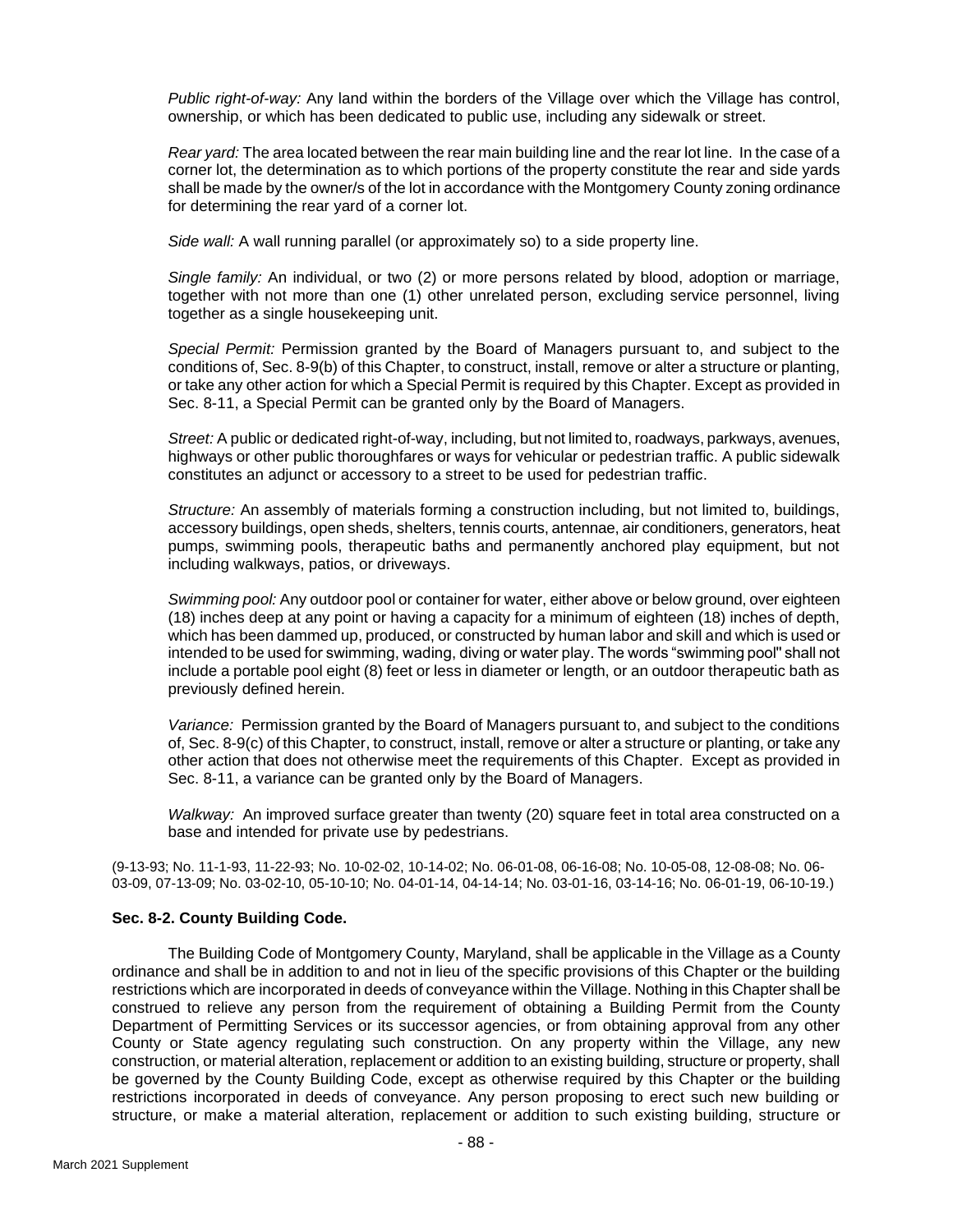property, must first obtain any required County permit and then any required Village Building Permit as provided in Sec. 8-5.

(9-13-93; No. 04-01-14, 04-14-14.)

### **Sec. 8-3. Reserved.**

## **Article II. ADMINISTRATION**

### Division A. Permits

### **Sec. 8-4. Delegation of authority by Board of Managers.**

(a) Delegation to Village Manager. Under the authority vested in it by the legislature of the State, and subject to the review authority set forth in Sec. 8-9, the Board of Managers has delegated to the Village Manager the duty and authority to enforce, or cause to be enforced, the requirements of all deeds or covenants of properties situated within the Village and the requirements of this Building Code. In the exercise of this duty, the Village Manager is authorized to issue Building Permits.

(b) Report on permits issued. The Village Manager shall report to the Board of Managers at each regular monthly meeting all Building Permits issued during the preceding month.

(9-13-93; No. 04-01-14, 04-14-14)

### **Sec. 8-5. Building Permits.**

A. Residential Building Permit - Any person intending to construct, install, replace, alter, add to, expand, or make any material alteration to any of the following, whether on private property or in the public rights of way (see Chapter 25) must first obtain any required County Building Permit, and then obtain any required Building Permit from the Village. While not all structures require a Building Permit, all structures as defined in this Chapter are subject to location and setback requirements.

- (1) A new building,
- (2) An existing building where such action would expand the existing boundaries or footprint or increase the height of such existing building,
- (3) A garage or accessory building, including sheds of any size (see Sec. 8-20),
- (4) A raised exterior deck,
- (5) A swimming pool or outdoor therapeutic bath (see Sec. 8-24),
- (6) A tennis court (see Sec. 8-23),
- (7) Permanently anchored play equipment (see Sec. 8-21(f)),
- (8) A lamp post, hand rail or electric vehicle charging station (see Sec. 8-16, Sec.8-21 and Chapter 25),
- (9) A driveway or any material part thereof (see Sec. 8-26 and Chapter 25),
- (10) A walkway or any material part thereof (see Chapter 25),
- (11) A fence or any material part thereof (see Sec. 8-21 and Chapter 25),
- (12) Any external antenna, air conditioner, generator or heat pump, including the replacement of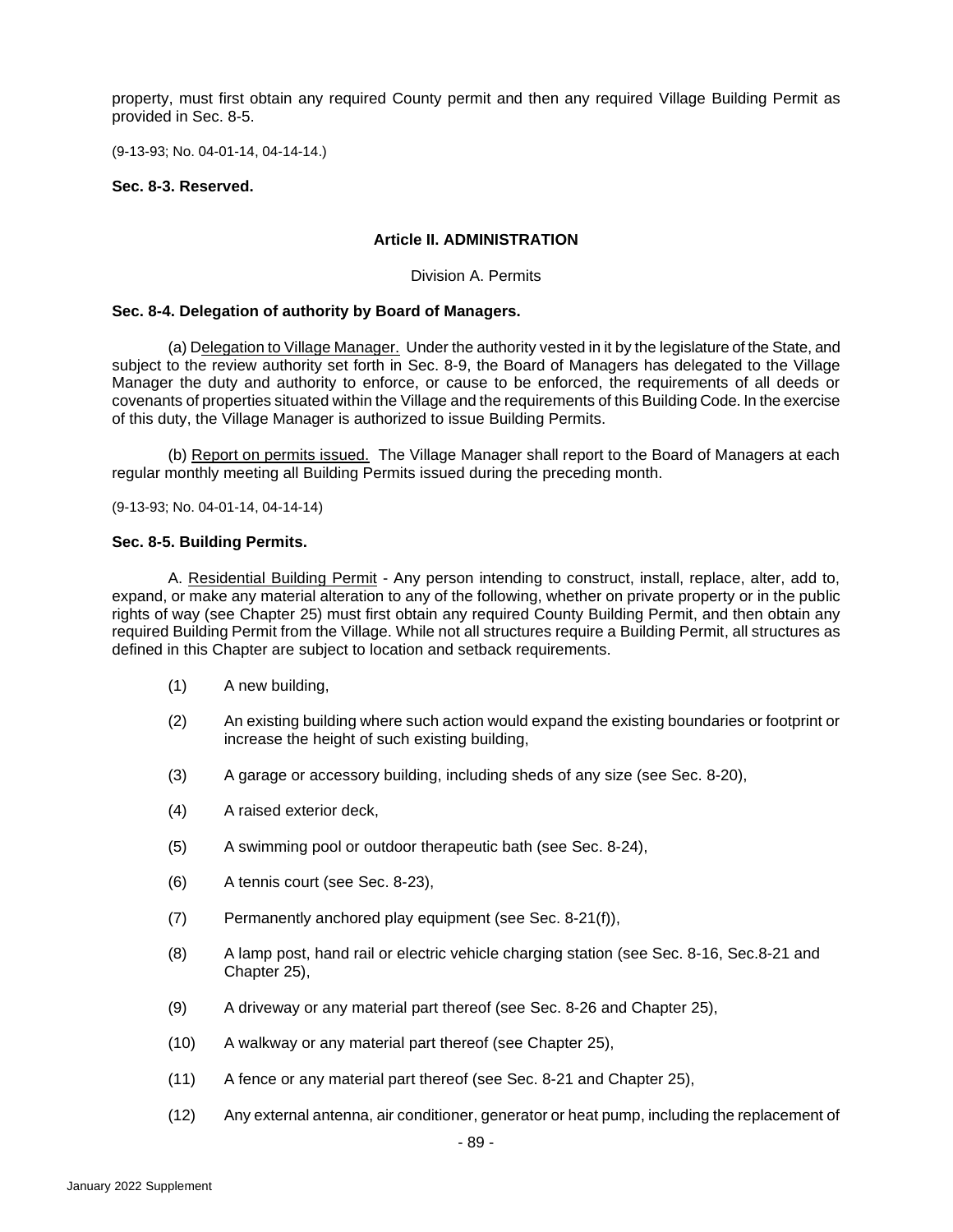any such external feature that is a developmental nonconformity (see Sec. 8-19 and 8-22).

- (13) A geothermal system,
- (14) Impermeable surfaces, such as patios, terraces or other paving, or gutters, sewers, stormwater or drainage systems, that alter the existing flow of water and/or may cause water to flow onto neighboring property or onto the public right-of-way (see Sec. 8-25),
- (15) A dumpster (see Sec. 8-7),
- (16) A portable storage unit (see Sec. 8-7), or
- (17) A wall or any material part thereof:
	- a. On public property (see Chapter 25)
	- b. Exceeding twelve inches in height on private property (See Sec. 8-21).

B. Non-Residential Building Permit - On any property within the Village which is not residentially zoned, any new construction, or material alteration, replacement or addition to an existing building or structure shall be governed by the County Building Code; provided, however, that any person proposing to erect such a new building or structure or make a material alteration, replacement or addition to such an existing building property must first obtain any required County Building Permit, and then obtain any required Building Permit from the Village.

(9-13-93; No. 02-02-10, 02-16-10; No. 06-01-13, 06-10-13; No. 04-01-14, 04-14-14; No. 03-01-16, 03-14-16; No. 06- 03-21, 06-14-21.)

**Cross reference(s)--**Urban Forest, Ch. 17. Public Rights-of-Way, Ch. 25. Fine for violation of this Section, Sec. 6-3(a)(1).

### **Sec. 8-6. Building Permit issuance and conditions.**

(a) Application. An application for a Building Permit, and for any Special Permit, variance and license requests, shall be made to the Village Manager accompanied by a set of plans and specifications of the construction intended, at a scale sufficient to facilitate review by the Village Manager. The Village Manager shall retain a copy thereof. To be accepted as complete by the Village Manager, the plans shall include a survey that, in the judgment of the Village Manager, is accurate and reasonably current, and show the location of the existing and intended structures on a site plan of the applicant's lot. When the plans and specifications are approved, the Village Manager shall indicate approval thereon and issue a Building Permit. By application for a Building Permit, Special Permit, or variance or license, the applicant and owner give consent to the Village Manager or designee to enter onto the property to inspect any activity encompassed in the permit, variance or license, as often and at such times as deemed necessary during the course of the activity to ensure compliance with this Chapter, covenants, and other applicable law.

(b) Conditions. The Village Manager is authorized to impose conditions to protect the public health, safety or welfare when issuing a Building Permit. The conditions which the Village Manager may impose shall include, but are not limited to:

- (1) Prohibiting or limiting the parking of contractors' or other construction-related vehicles in the public right-of-way;
- (2) Limiting the locations upon private property where contractors' or other construction-related vehicles may be parked;
- (3) Limiting the locations upon which construction materials may be stored;
- (4) Limiting the locations upon which portable toilets may be placed or maintained, including prohibiting the placing or maintaining of portable toilets;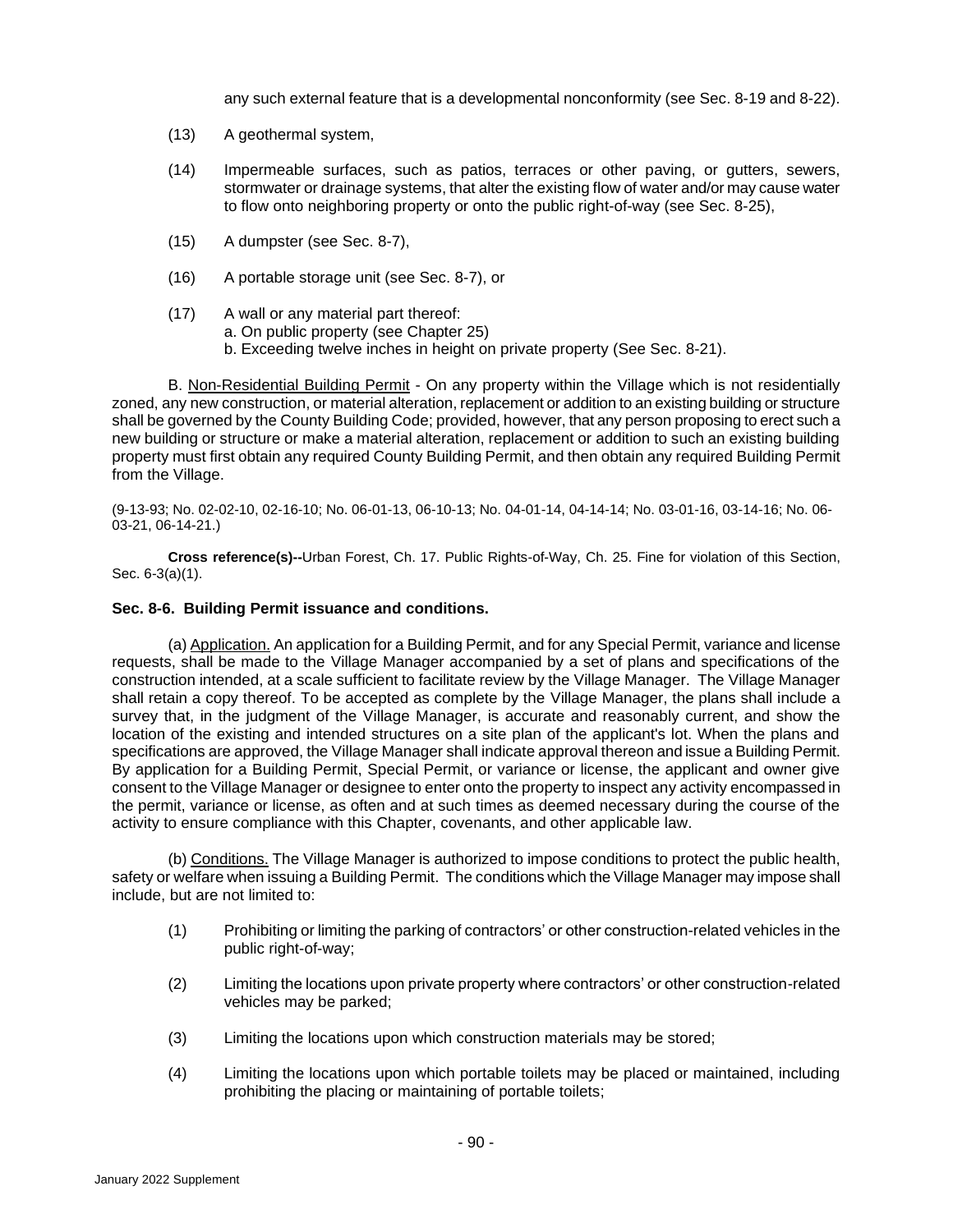- (5) Limiting the locations upon which construction debris may be stored, whether or not such debris is contained;
- (6) Requiring that construction and/or demolition activities strictly comply with a tree preservation plan approved by the Village Manager;
- (7) Such other terms or conditions as may be determined by the Village Manager to be necessary to protect the public health, safety or welfare.

(c) Duration. Work on buildings or alterations or additions must be commenced within six (6) months after the issuance of any Building Permit, and must be completed within one (1) year from the date of issuance. The Village Manager may grant an extension of up to one additional year, upon such conditions as the Village Manager may set, upon a reasonable showing by the permittee that there has been no material change in circumstances since the issuance of the permit and that, despite due diligence by the permittee, additional time is necessary to accomplish the approved construction. A denial of an extension by the Village Manager may be appealed to the Board of Managers within 15 days of the effective date of such denial pursuant to Sec. 8-10.

(d) Modification of approved plans. No person or persons shall erase, modify or alter any plans or specifications after they have been approved and a permit issued thereon. If during the progress of work it is desired to deviate materially from the approved plans or specifications, notice of such intent shall be given in writing to the Village Manager, and his/her written approval shall be obtained before such amendment is made. No person or persons shall proceed with any activity requiring a Village Building Permit except in accordance with the approved plans and specifications, and any amendments approved by the Village Manager.

(e) Covenants. No Building Permit shall be issued unless it conforms to the applicable requirements and covenants of deeds of conveyance.

(9-13-93; No. 9-2-95, 9-11-95; No. 3-1-96, 3-11-96; No. 3-4-96, 3-11-96; No. 3-01-99, 4-05-99; No. 06-01-05, 06-13-05; No. 02-03-09, 02-09-09; No. 04-01-14, 04-14-14.)

**Cross reference(s)—**Municipal infraction fines, Sec. 6-3(a)(3) and Sec. 6-3(a)(16).

## **Sec. 8-7. Dumpsters and portable storage units.**

(a) Duration. The Village Manager may issue a permit for a dumpster for up to ninety (90) days, and a permit for a portable storage unit for up to thirty (30) days.

(b) Extension. Notwithstanding Sec. 8-6, the Village Manager may authorize an extension of a permit for a dumpster for up to ninety (90) days, and a permit for a portable storage unit for up to thirty (30) days, upon such conditions as the Village Manager may deem necessary, provided the applicant demonstrates that factors beyond the applicant's control warrant such extension.

(c) Location. No person shall place or maintain a dumpster or a portable storage unit or dumpster on public property or in the public right-of-way.

(No. 10-02-02, 10-14-02; No. 10-05-08, 12-08-08; No. 04-01-14, 04-14-14.)

## **Sec. 8-8. Reserved.**

Division B. Appeals, Special Permits and Variances

### **Sec. 8-9. Review authority of Board of Managers.**

In addition to any other authority it may have, the Board of Managers shall have the following powers: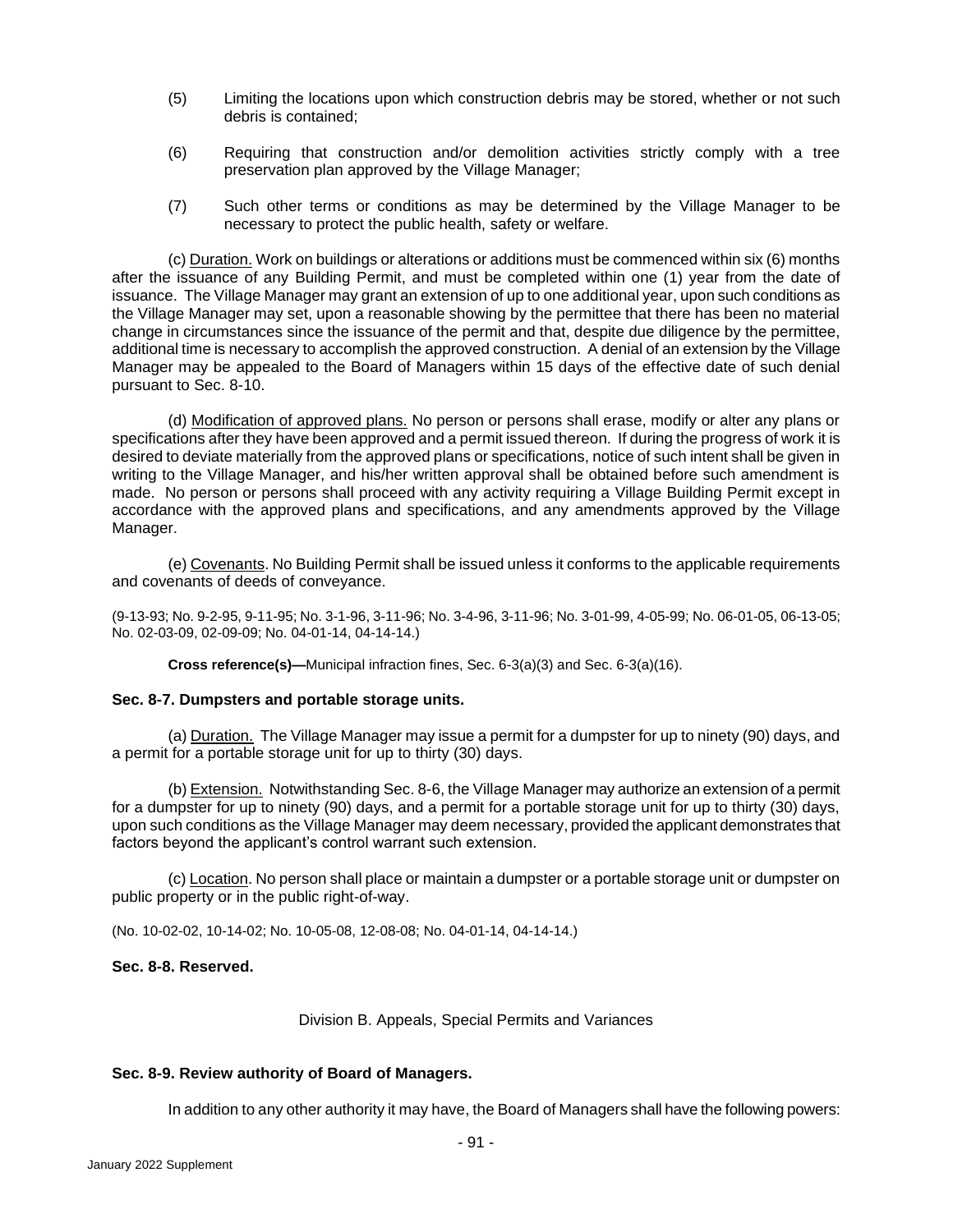(a) Appeals. To hear and decide appeals on a de novo basis arising from the granting or denial of a Building Permit or any allegation that there is an error in any requirement, determination or decision by the Village Manager in the administration or enforcement of this Chapter.

(b) Special Permits. To hear and decide any application for a Special Permit required by this Chapter. Such a Special Permit may be granted by the Board of Managers only if it finds that:

- (1) The proposed Special Permit would not adversely affect the public health, safety or welfare, nor the reasonable use of adjoining properties;
- (2) The proposed Special Permit can be granted without substantial impairment of the intents and purposes of this Chapter; and
- (3) For all Special Permits, the structure authorized by the proposed Special Permit would not violate any covenant applicable to the property.

(c) Variances. To hear and decide any application for a variance from the requirements of this Chapter. Such a variance may be granted by the Board of Managers only if it finds that:

- (1) The proposed variance is required because special conditions exist whereby the enforcement of the requirements of this Chapter would result in unwarranted hardship and injustice to the owner.
- (2) The proposed variance would most nearly accomplish the intents and purposes of the requirements of this Chapter; and
- (3) For all variances the structure authorized by the proposed variance would not violate any covenant applicable to the property.

(9-13-93; No. 11-1-93, 11-22-93; No. 10-2-05, 10-27-05; No. 06-01-13, 06-10-13; No. 04-01-14, 04-14-14.)

**Cross reference(s)--**Public Rights-of-Way, Chp. 25.

## **Sec. 8-10. Review procedures.**

(a) Filing of appeals. Any person aggrieved by a decision or action of the Village Manager arising from the granting or denial of a Building Permit may file a de novo appeal to the Board of Managers. Such appeal shall be filed within (30) days after issuance of the decision by the Village Manager. The Village Manager shall transmit to the Board of Managers all documents and papers pertaining to the appeal which shall constitute the record on appeal.

(b) Applications for Special Permits or variances. An applicant who has been denied a Building Permit by the Village Manager for nonconformance with this Chapter may apply to the Board of Managers for a Special Permit or variance. An application shall also be made prior to construction or installation of any structure that does not require a Building Permit if the location or setback would require a variance. The application and accompanying maps, plans or other information shall be submitted to the Village Manager, who shall place the matter on the board agenda and announce a public hearing thereon, which shall be held at a regular monthly or special meeting of the Board of Managers. The Village Manager shall give written notice of such hearing to the applicant and owner, and to abutting and confronting property owners, at least ten (10) days prior to the meeting of the Board of Managers at which such application is to be heard**.** In addition, the property shall be posted with a sign which shall include the case number, nature of the application, and the date, time and place of the hearing. The sign shall be placed no more than five (5) feet from the sidewalk, if one exists, or five (5) feet from the curb or the edge of the paved portion of the street if there is no curb. In the case of a lot abutting more than one (1) street, a sign shall be posted for each abutting street.

(c) Quorum*.* For the conduct of any such review hearing, a quorum shall be not less than four (4)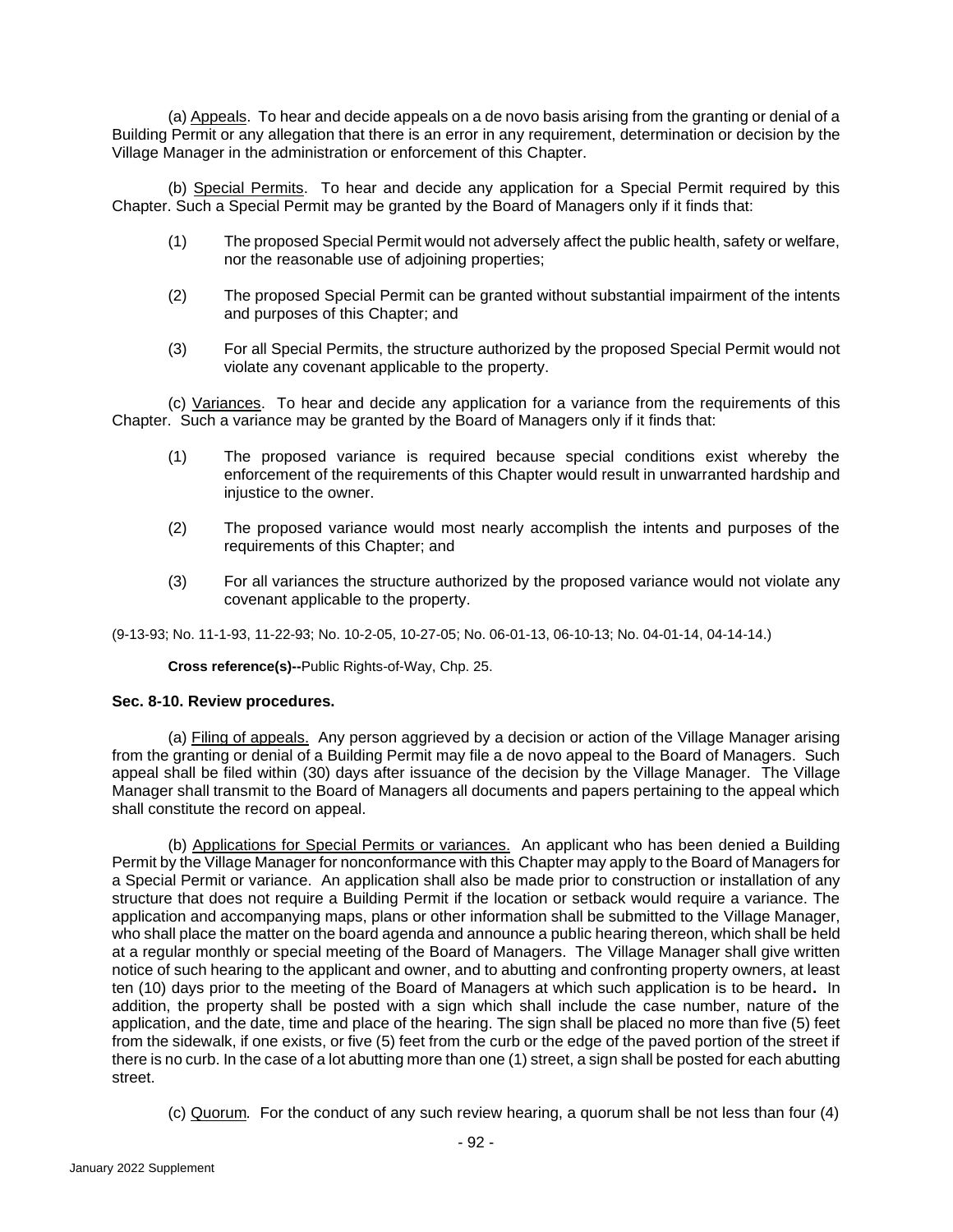members of the Board of Managers and in all instances an affirmative vote of four (4) members of the Board of Managers shall be required to overrule any decision or action of the Village Manager or to approve any Special Permit or variance, provided that nothing in this section shall be construed to relieve any person from the requirements of obtaining any required County Building Permit, Special Permit or variance.

(d) Decision. At the review hearing, any party may appear in person or by agent or attorney. In exercising its powers, the Board of Managers may reverse or affirm, wholly or in part, or may modify, the decision or action of the Village Manager as it deems appropriate. In any event, the decision of the Board of Managers may not expand the request originally advertised to the public. The decision of the Board of Managers shall be made in writing and issued promptly. The effective date of any decision of the Board of Managers shall be the date that notice of the board's written decision is mailed to the appellant.

(e) Record of decisions. The Secretary of the Board of Managers shall keep minutes of all review hearings, showing the vote of each member, and whether any member was absent or declined to vote. These minutes and the Board of Managers' decisions shall be filed in the Village office and shall be a public record.

(f) Extension. The Village Manager may extend any time limit imposed as a condition of a Special Permit or variance for a period of up to one additional year upon a reasonable showing that there has been no material change in circumstance since the Special Permit or variance was granted and that, despite due diligence by the permittee, additional time is necessary to accomplish the approved construction.

(9-13-93; No. 11-1-93, 11-22-93; No. 9-2-95, 9-11-95; No. 10-1-01, 10-8-01; No. 10-02-05, 10-27-05; No. 04-01-14, 04- 14-14; No. 02-01-20, 02-10-20.)

## **Sec. 8-11. Administrative Special Permits, administrative variances and the Building Officer.**

(a) Administrative action. Notwithstanding anything in this Chapter to the contrary, variances and Special Permits that would otherwise be subject to approval by the Board of Managers may be granted administratively as provided in this Section.

(b) Scope of administrative action. The Building Officer and the Village Manager, by joint action, may grant administrative Special Permits and administrative variances for the following construction:

- (1) Replacement of an existing fence, provided that there are no material differences between the replacement fence and the existing fence with respect to location, height and materials and that the replacement fence does not block light and air to a greater extent than the existing fence.
- (2) Replacement of an existing driveway, provided that:
	- (a) the replacement driveway is not wider than the existing driveway, and
	- (b) the replacement driveway is in substantially the same location as the existing driveway.
- (3) Replacement of an external air conditioner, generator or heat pump (collectively referred to as "equipment"), provided that the replacement equipment is not materially larger and does not encroach farther into any setback than the existing equipment.
- (4) Demolition of buildings.

(c) Application process. Upon receipt of an application that has been accepted as complete for an administrative Special Permit or administrative variance, the Village Manager shall give written notice of the application to all abutting and confronting property owners and to all members of the Board of Managers. In addition, the property shall be posted with a sign which shall include the case number, nature of the application, and the date by which comments may be submitted. An abutting or confronting property owner, a member of the Board of Managers or a Village resident or owner, within 15 days of the date notices are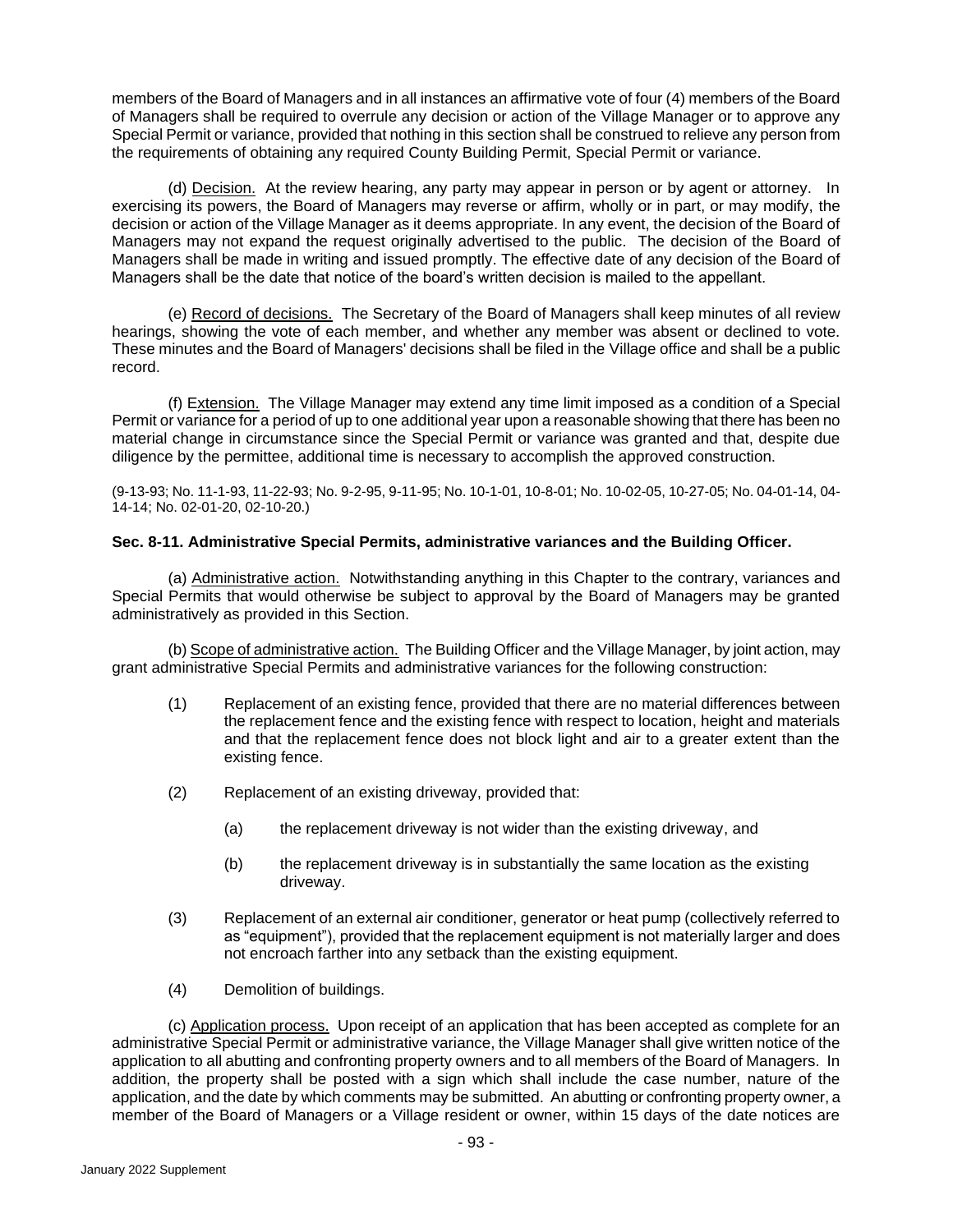issued, may submit written comments and/or may request that the application be submitted to the Board of Managers in accordance with Sec. 8-10 of this Chapter. The Building Officer and the Village Manager may, in their discretion, grant a request to have the application considered by the Board of Managers. The Building Officer and the Village Manager may, on their own initiative, refer the application to the Board of Managers. Notwithstanding the foregoing, for Special Permits and variances for equipment described in Sec. 8-11(b)(3), the Building Officer and the Village Manager may waive the 15-day notice and comment period upon a showing of good cause. Absent the filing of request for review by the Board of Managers, the administrative Special Permit or administrative variance may be granted by the Building Officer and Village Manager.

(d) Decision. The decision to grant or deny a request for an administrative variance or Special Permit shall be made in writing. The effective date of the decision shall be the date the written decision is approved by the Building Officer and the Village Manager**.** The decision shall promptly be provided to the applicant and to any other person who submitted comments and/or requested a hearing by the Board of Managers.

(e) Appeal. A denial by the Building Officer and the Village Manager may be appealed de novo to the Board of Managers within 15 days of the effective date of the decision denying the administrative Special Permit or administrative variance. (See Sec. 8-10.)

(No. 09-01-11, 09-12-11; No. 04-01-12, 04-09-12; No. 04-01-14, 04-14-14.)

## **Sec. 8-12. Reserved.**

# DIVISION C. ENFORCEMENT

## **Sec. 8-13. Remedial action, stop work order, revocation, violations.**

(a) Authority of the Village Manager. Whenever the Village Manager determines that any activity that requires a Building Permit within the Village is being carried out in a manner which threatens the public safety or health, or that any work is being carried out in violation of this Code, the Village Manager may:

- (1) Impose such conditions, in addition to any conditions that were imposed upon the issuance of the Building Permit for the project under Sec. 8-6(b), as the Village Manager deems necessary to protect the public health, safety or welfare, and/or
- (2) Suspend or revoke the Building Permit for the project if the Village Manager deems such action necessary to protect the public health, safety or welfare, and/or
- (3) Request the Board of Managers to take such remedial action as is necessary to eliminate the threat to the public safety or health, or, if he/she certifies that time is critical, he/she may issue a stop work order requiring that such activity to be stopped immediately and promptly notify the chair of the Board of Managers of this action and provide a written certification. A stop work order may be approved or disapproved by the Board of Managers.
	- a. The stop work order described herein shall be issued by the Village Manager to the owner of the property and the permit holder and served by personal service or by mailing a certified mail notice and by posting. The posting of the notice on the property shall be sufficient service upon all persons physically on the property.
	- b. It shall be unlawful for any person to continue work in or about such construction after having been served with a stop work order, except such work as is necessary to remove a violation or to eliminate an unsafe condition.

(b) Revocation of permit. A Building Permit may be revoked by the Village Manager if the work has stopped for thirty (30) consecutive days.

(c) Reforestation. If construction and/or demolition activities do not strictly comply with a tree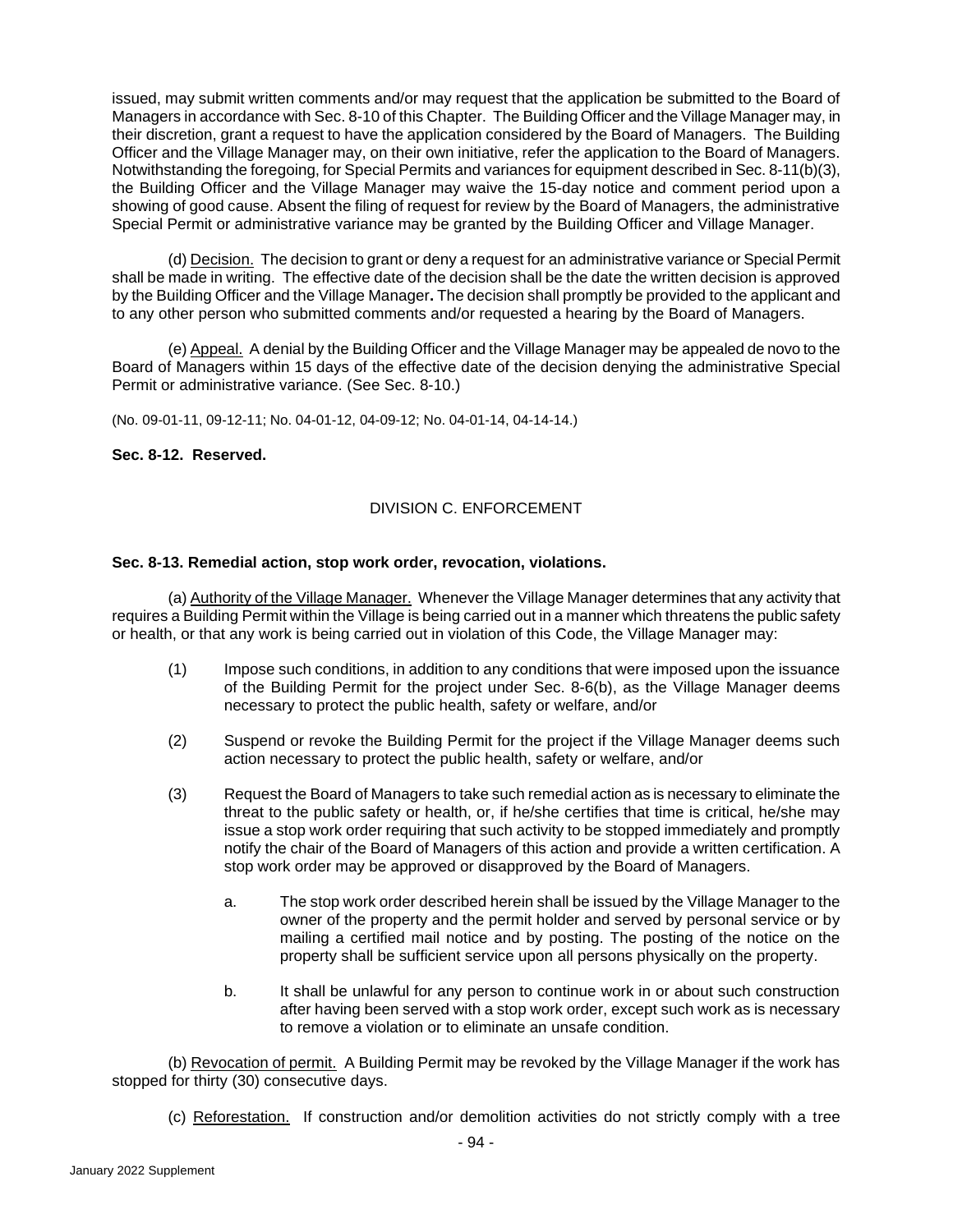preservation plan imposed under Sec. 8-6(b) and a tree, the removal of which is regulated by Chapter 17, dies within five (5) years of such violation, the owner of the property on which such violation occurred shall reforest with a deciduous hardwood canopy tree of at least 2½ inch caliper at the time of installation and of a species that attains a mature height of at least 45 feet. If the permit holder is not the owner of the property, the permit holder and the owner shall be jointly and severally obligated to reforest.

(d) Alteration or removal of equipment or work. Any person violating or failing to comply with this Chapter in whole or in part shall make or cause to be made such alteration or removal of construction equipment or work commenced or finished as may be necessary to abate the violation. If such remedy is not completed within fifteen (15) days from the date of notification of violation, unless the Board of Managers by a carried motion establishes a different time, the Board of Managers may abate the violation, and the cost of such work and the damages resulting therefrom shall be paid by such person upon request of the Board of Managers. The cost of any remedial action and the damages resulting from any such violation may be specially assessed against the property upon which the violation existed to be collected in the same manner as municipal taxes or collected by a suit for damages.

(e) Failure to complete work. Failure to complete all work, in accordance with the terms and conditions of a Building Permit or Special Permit, by the expiration date of such permit (as the same may be extended pursuant to Sec. 8-6(c), shall be a violation of this Chapter. Each day after the permit expires that such work is incomplete shall constitute a separate violation.

(f) Failure to comply with permit or variance. Failure to comply with any term or condition of a Building Permit, or any term or condition of any applicable approved variance, shall be a violation of this Chapter. Each day that a violation exists shall constitute a separate violation.

(9-13-93; No. 06-01-05, 06-13-05; No. 04-01-14, 04-14-14.)

**Cross reference(s)—**Fine for violation of this Section, Sec. 6-3(a)(4).

## **Sec. 8-14. Municipal infraction; penalties.**

(a) Prosecution and penalties. All property owners and occupants are responsible for compliance with this Chapter. Violation of any provision of this Chapter shall be a municipal infraction unless otherwise specifically provided. Any person or persons guilty of a municipal infraction shall be subject to such prosecution and penalties as are provided in Chapters 5 and 6 of this Code. Any person who violates this Chapter or directs or allows another to commit an act that violates this Chapter, the person's employer if the person acted in the course of his or her employment, and any property owner who allows a violation of this Chapter on his or her property, shall be guilty of a violation and shall be jointly and severally subject to prosecution and the penalties provided in Chapters 5 and 6 of this Code. If a violation occurs, there shall be a rebuttable presumption that all owners of the property allowed the violation.

(b) Legal action. The Village may institute injunctive or any other appropriate action or proceedings at law or equity for enforcement of this Chapter in any court of competent jurisdiction.

(9-13-93; No. 02-03-09, 02-09-09; No. 04-01-14, 04-14-14.)

**Cross reference(s)--**Municipal infraction fines, Sec. 6-3 (a).

# **Sec. 8-15. Reserved.**

## **ARTICLE III. PRIVATE PROPERTY REGULATIONS**

## **Sec. 8-16. Residential building construction prohibitions.**

(a) Compliance with this Chapter. On any property zoned in a residential category, no person shall construct any building, structure or shall make any material alteration or addition to the exterior of an existing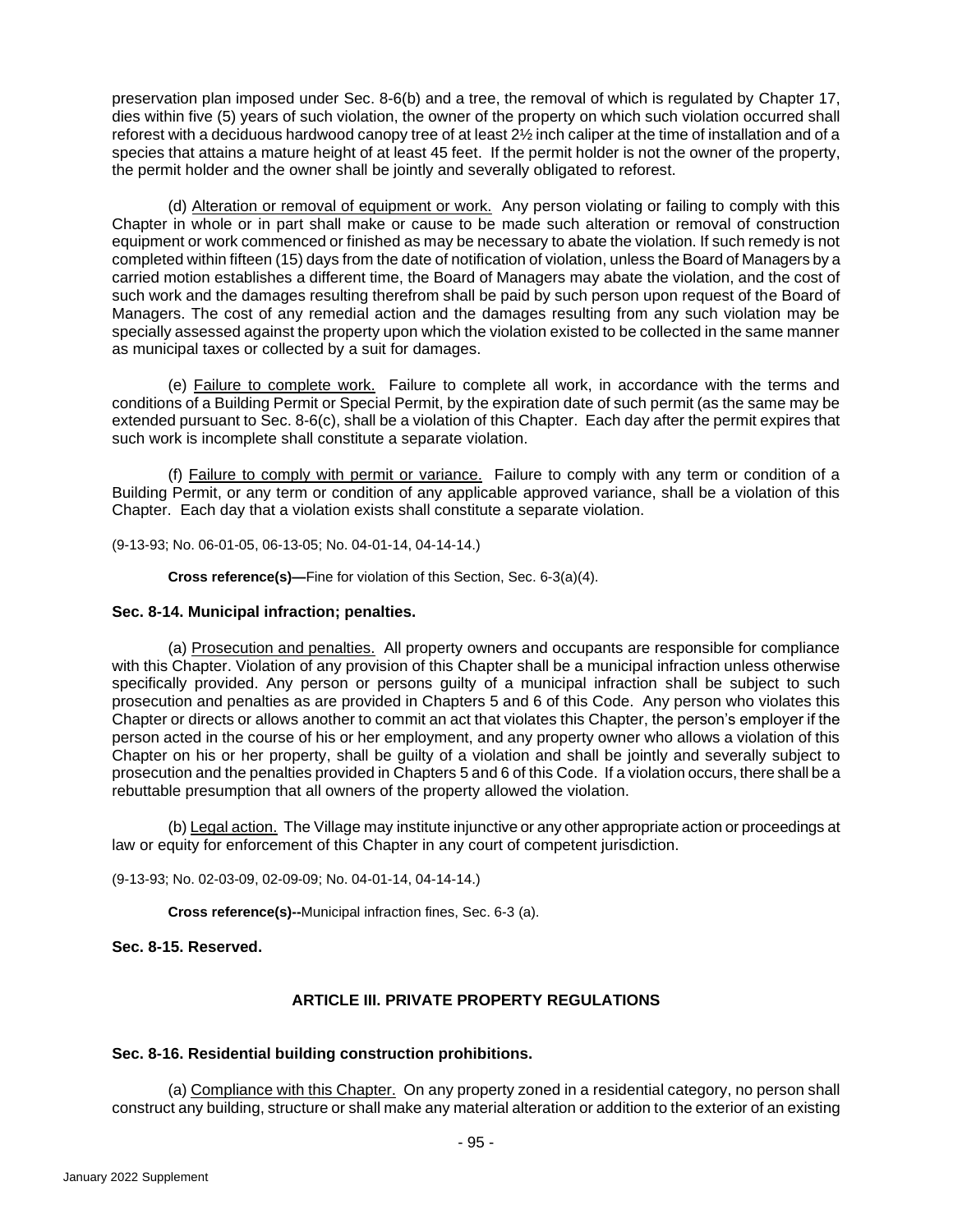building or other structure except in accordance with the restrictions set forth in this Chapter.

(b) Residential purposes. All houses in the Village shall be built for residential purposes exclusively, except accessory buildings for use in connection with such residences. No trade, business, manufacture or sales, or nuisance of any kind shall be carried on or permitted upon any premises within the Village.

(c) Front setback. No structure of any description shall be erected within twenty-five (25) feet of the front lot line of any lot, except that:

- (1) One flagpole, not exceeding fifteen (15) feet in height, may be erected not less than fifteen (15) feet from the front lot line; and
- (2) Handrails may be installed:
	- a. on or beside steps in a yard where there is a change in grade upon a finding by the Village Manager that the handrails are required for safety, and
	- b. on or beside steps leading to a door or porch upon a finding by the Village Manager that the handrails are required for safety;
- (3) One lamp post with a single lantern, not exceeding ten (10) feet in height, that complies with Sec. 8-21 may be installed;
- (4) Landscape lighting may be installed; and
- (5) Steps that access the main structure and encroach into the front yard setback when the encroachment is necessitated by compliance with Montgomery County Building Standards for riser height and depth of tread, including when the encroachment would violate a covenant, may be installed.
- (6) Freestanding electric vehicle charging stations, not exceeding forty-eight (48) inches in height and twelve (12) inches in depth and width, may be installed.
- (d) Recorded lots. Every building shall be located on a recorded lot.

(e) One dwelling on lot. There shall not be more than one (1) single-family dwelling on one (1) lot.

(f) Single family occupancy. Any house erected on any lot shall be designed and constructed for the occupancy of a single family.

(g) Side and rear setback. Except as otherwise specifically stated in this Chapter, no part of any building or structure shall be erected or maintained within seven (7) feet of the side or rear lot lines, nor within ten (10) feet of the nearest adjacent dwelling, provided, however, that electric vehicle charging stations, not exceeding forty-eight (48) inches in height and twelve (12) inches in depth and width, may be erected and maintained within five (5) feet of the side or rear lot lines, and externally attached gutters shall not be considered part of any building or structure for purposes of this subsection (see Sec. 8-19.)

(h) Rear setback for main building. No part of any main building shall be erected within twenty (20) feet of the rear lot line of the property upon which it is to be located.

(i) Frontage and area of lot. No permit shall be issued for the construction of any dwelling house upon a lot having a frontage of less than seventy-five (75) feet and an area of less than seven thousand five hundred (7,500) square feet; provided, however, that these limitations shall not apply to any lot having a frontage of less than seventy-five (75) feet and an area of less than seven thousand five hundred (7,500) square feet which is embraced in any subdivision of lots recorded prior to July 12, 1982.

(j) Corner lots. No permit shall be issued for the erection of more than one (1) dwelling house on any corner lot, as such lot may be embraced in any subdivision duly recorded prior to July 12, 1982, but this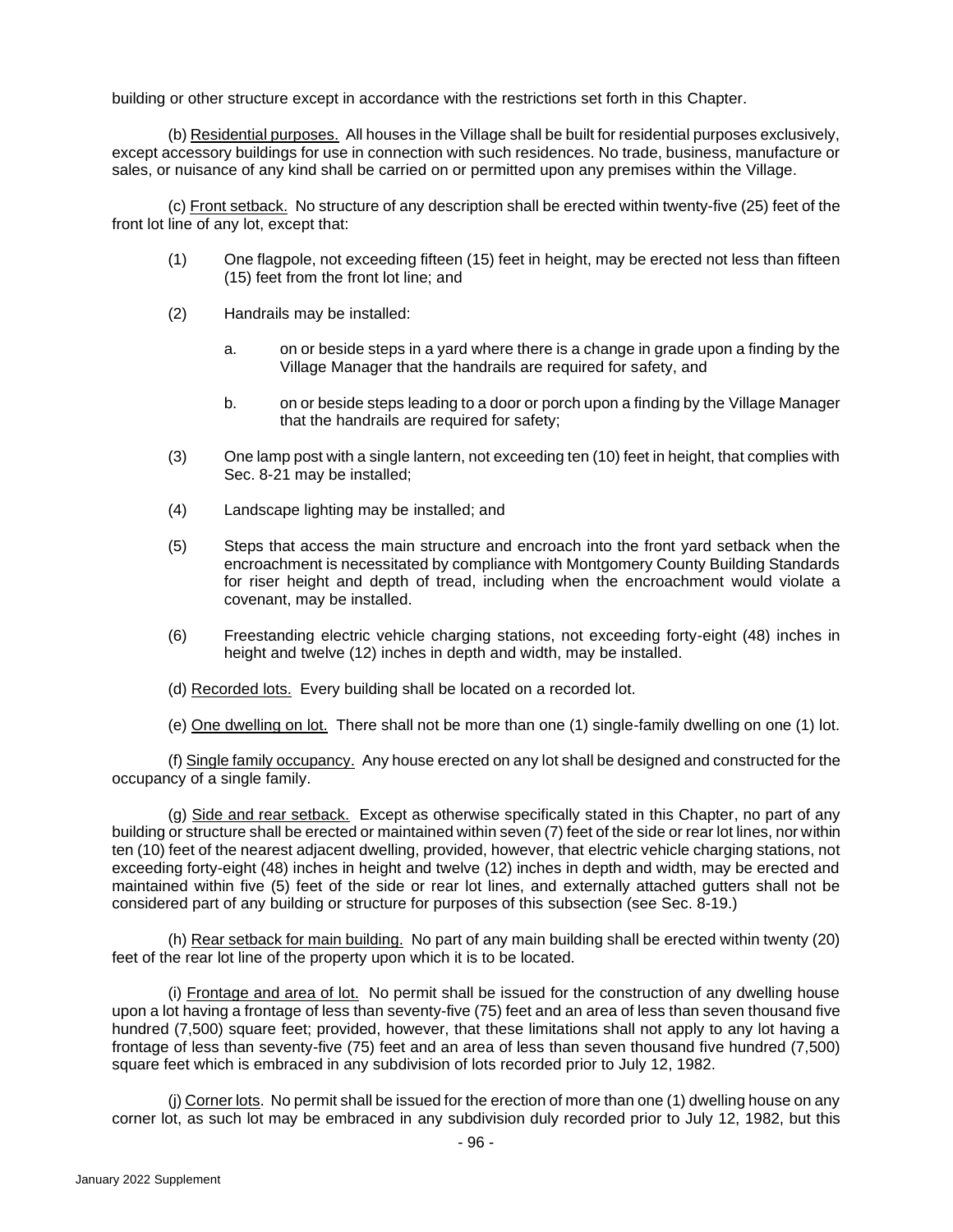subsection shall not apply in the case of any lot containing six thousand five hundred (6,500) square feet or more, which shall have been created by a re-subdivision of any such corner lot duly authorized by the Maryland-National Capital Park and Planning Commission.

(k) Rear of house. No permit shall be issued for the construction of any dwelling house, the rear of which shall face upon any public street.

(l) New construction. The restrictions in subsections (2) through (5) below shall apply only to the construction of new houses on vacant lots and to construction subsequent to the substantial demolition of an existing main building.

- (1) For the purposes of this subsection 8-16(l) the following definitions and rules apply.
	- A. The term "substantial demolition" shall mean the removal of fifty (50) percent or more of the area of exterior walls in existence as of June 16, 2008, measured by wall plane length and height.
	- B. In calculating the floor area ratio, the square footage of a lot shall include any land area severed from the lot by a conveyance to the Village, in fee simple, without monetary compensation.
- (2) No permit shall be issued for construction which would result in floor area ratio in excess of .50. Notwithstanding the foregoing, for lots containing less than six thousand (6,000) square feet, buildings may contain gross floor area of three thousand (3,000) square feet.
- (3) No permit shall be issued for construction which would result in gross floor area of greater than seven thousand five hundred (7,500) square feet, unless a Special Permit has been obtained from the Board of Managers.
- (4) For all buildings, the maximum side wall plate height within twelve (12) feet of a side lot line shall be twenty-one (21) feet.
- (5) For all buildings, the side wall plane length shall not exceed forty (40) feet unless there is an offset, jog, or articulation in the side wall plane that measures at least two (2) feet in depth and five (5) feet in length.

(m) Lot coverage. The lot coverage on any residentially zoned lot shall not exceed thirty-five (35) percent.

- (n) Main building height. None of the following restrictions may be exceeded.
- (1) The height of a main building shall not exceed thirty-five (35) feet when measured to the highest point of the roof surface regardless of roof type.
- (2) The height of a main building shall not exceed thirty (30) feet when measured to the mean height level between the eaves and ridge of a gable, hip, mansard or gambrel roof.
- (3) The height of a main building shall not exceed thirty (30) feet when measured at the roof surface of a flat roof.

(o) Injury to trees. Unless a Special Permit has been obtained from the Board of Managers, no permit shall be issued for the construction of any improvement which may reasonably be expected to injure a tree:

- (1) Of any size on an abutting or nearby property, unless the owner of such property grants written permission; or
- (2) The removal of which is regulated by Chapter 17.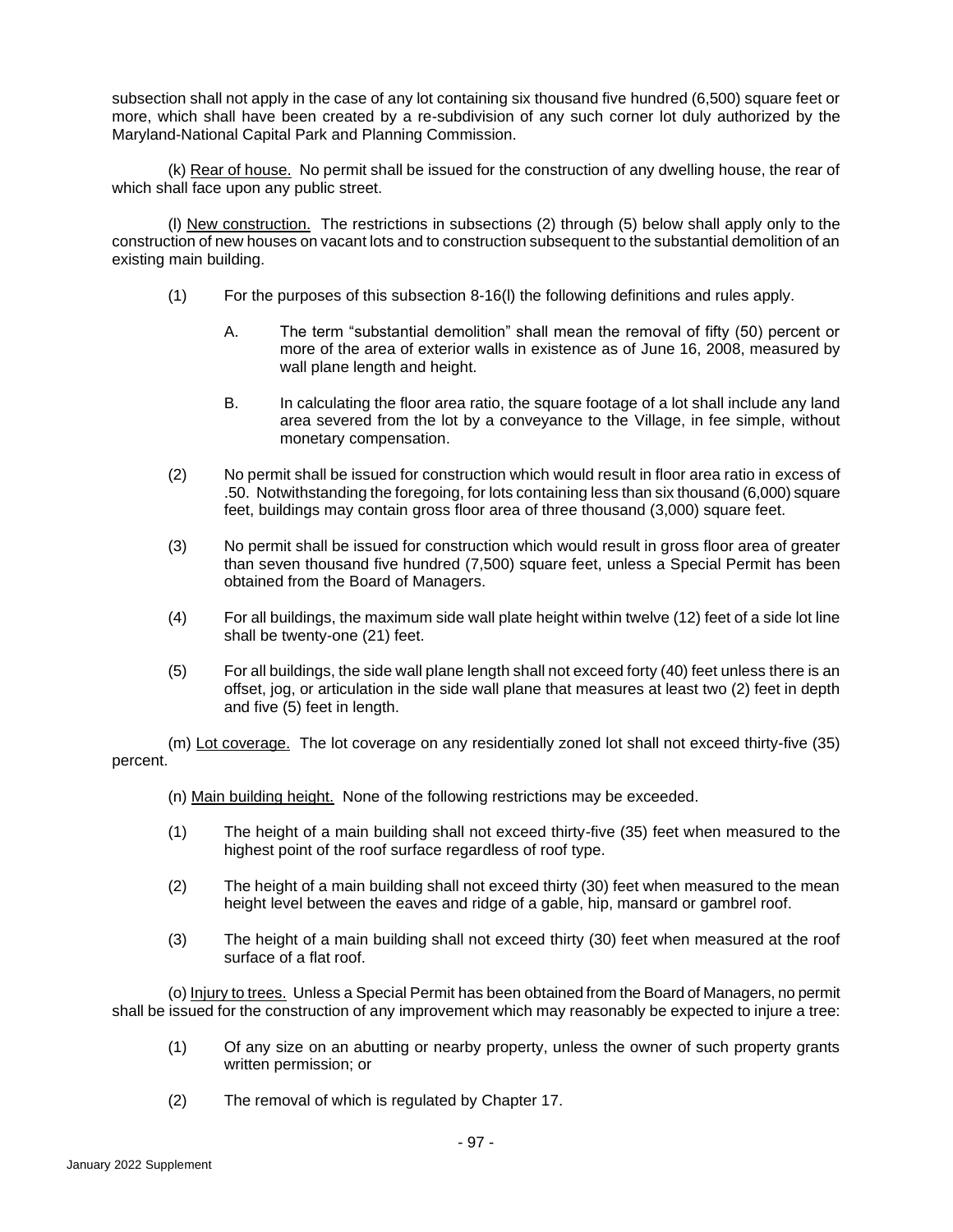(p) Awnings and canopies. No awning, canopy or other protrusion shall be erected between the front building restriction line and the front lot line.

(9-13-93; No. 11-1-93, 11-22-93; No. 6-01-97, 7-14-97; No. 10-01-03, 10-13-03; No. 09-02-05, 09-12-05; No. 06-01-08, 06-16-08; No. 06-03-09, 07-13-09; No. 04-01-14, 04-14-14; No. 06-01-19, 06-10-19; No. 10-02-19, 10-14-19; No. 06-03- 21, 06-14-21.)

**Cross reference(s)—**Fine for violation of this Section, Sec. 6-3(a)(5).

## **Sec. 8-17. Unsafe conditions during construction.**

If the Village Manager determines that any activity requiring a Building Permit within the Village or any part thereof to be dangerous or to constitute a safety hazard, the Village Manager shall serve notice upon the owner of such property, or the owner's agent, and the occupant of such property. The Village Manager may request that the structure or any part thereof is not to be occupied and should be immediately vacated. This notice shall be in writing and shall be posted on the property and personally served upon the occupant and owner. If the Village Manager is unable personally to serve the occupant and the owner, service may be accomplished by posting the property and mailing a copy of the notice by certified mail to the property address and to such other address as the owner or the owner's agent has provided. The written notice shall set forth in detail the repairs necessary to remedy the dangerous condition of the structure. If the owner or occupant refuses or neglects to correct the dangerous condition within such reasonable time as the Village Manager may direct, then the owner and occupant shall be guilty of a municipal infraction and shall be subject to the penalties therefore.

(9-13-93; No. 04-01-14, 04-14-14.)

**Cross reference(s)—**Fine for violation of this Section, Sec. 6-3(a)(6).

## **Sec. 8-18. Demolition of buildings.**

Any person intending to demolish, raze or tear down more than fifty (50) percent of the exterior features of an existing building, garage or accessory building within the Village must first obtain an administrative Special Permit pursuant to Sec. 8-11 for such demolition in order to ensure that such work will be carried out in such a manner that abutting property owners will not be adversely affected and that the interests of the Village in public health, safety and welfare are not jeopardized by such work.

(9-13-93; No. 11-1-93, 11-22-93; No. 04-01-14, 04-14-14.)

## **Sec. 8-19. Developmental nonconformities.**

(a) Replacement and repair. A developmental nonconformity that is part of a structure or is attached to a structure may be replaced or repaired. A developmental nonconformity that is detached from a structure may be replaced or repaired only if such work involves less than fifty (50) percent of the nonconformity. A developmental nonconformity may not be expanded.

(b) Buildings existing prior to June 16, 2008*.* Notwithstanding any provision to the contrary contained in Sec. 8-16 or 8-20, a building or structure existing prior to June 16, 2008 that sustains a total physical loss or a substantial physical loss (fifty (50) percent or more) due to accidental causes including, but not limited to fire, storm, falling tree(s), flooding, natural disaster, acts of war or terrorism, may be rebuilt, provided:

- (1) The replacement building or structure does not encroach farther into any setbacks than the building or structure that was lost,
- (2) The footprint of the replacement building or structure is not larger than the previous footprint for the main building or structure, and
- (3) The replacement building or structure does not exceed the building height of the building or structure that was lost.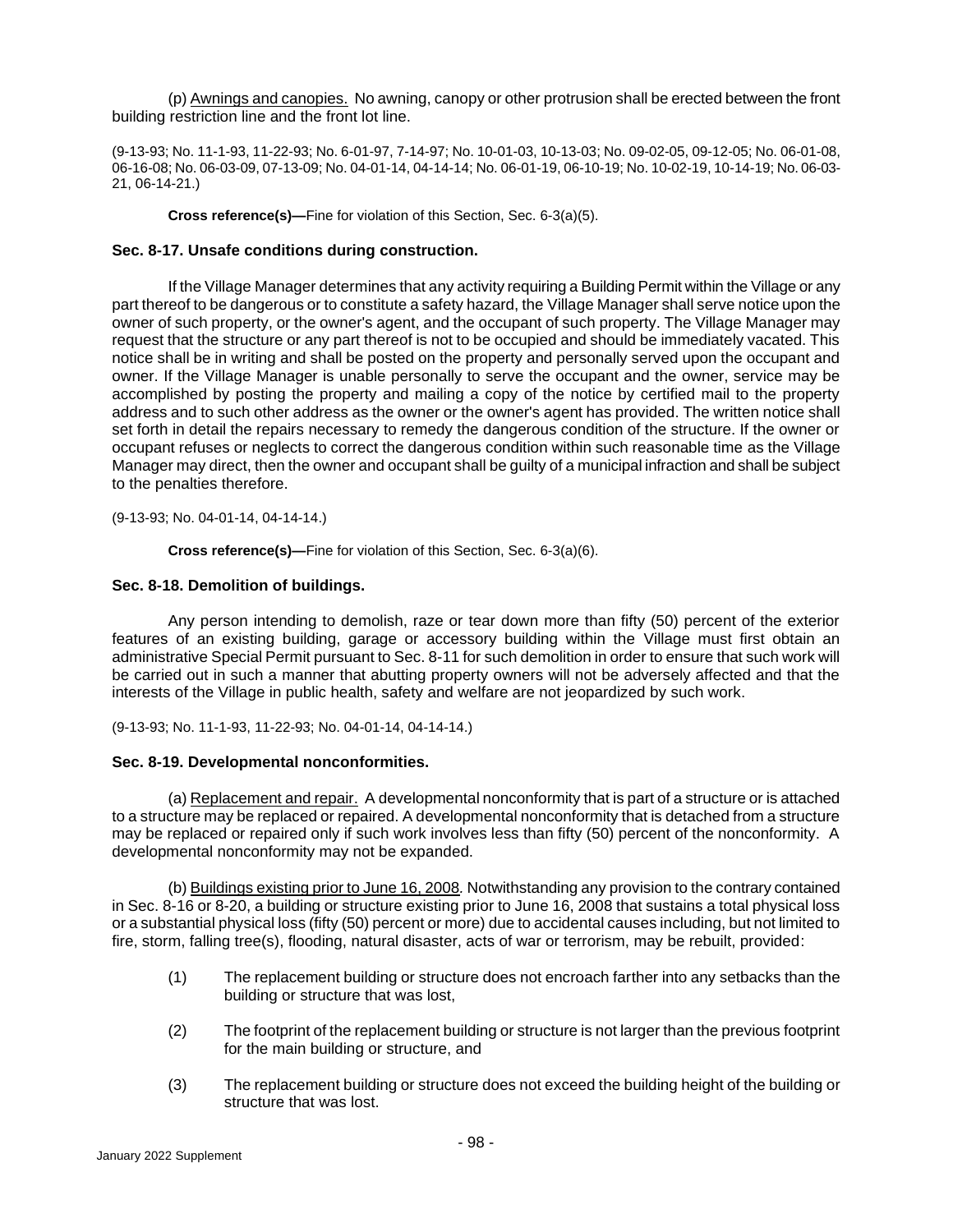(9-13-93; No. 06-01-08, 06-16-08; No. 04-01-14, 04-14-14.)

### **Sec. 8-20. Garages and accessory buildings.**

(a) Rear yard coverage. No detached garage or other accessory building or structure shall be erected, except in the rear yard of any premises. The combined lot coverage of all accessory buildings shall not exceed twenty (20) percent of the rear yard.

(b) Rear and side setbacks. Any detached garage or other accessory building shall be located at least five (5) feet from any rear or side lot line or alley line.

(c) Increased setbacks. For any detached garage or other accessory building with a length along a rear or side lot line which has a linear dimension greater than twenty-four (24) feet, the minimum setback from that rear or side lot line shall be increased from the requirement in subsection (b) above at a ratio of two (2) feet for every one (1) foot that the dimension exceeds twenty-four (24) linear feet.

(d) Height. No person shall construct any detached garage or other accessory building, or make any material replacement, alteration or addition to any existing detached garage or other accessory building, which shall exceed one (1) story in height.

- (1) The height of any detached garage or other accessory building, when measured from the average grade in front of the building to the highest point of the roof surface of a flat roof. shall not exceed twelve (12) feet.
- (2) The height of any detached garage or other accessory building, when measured from the average grade in front of the building to the highest point of the roof surface regardless of roof type, shall not exceed sixteen (16) feet.

(e) Attachment of any garage or other accessory building to a dwelling house shall not be permitted unless the resulting building complies with all requirements of this Chapter for a main building, including the residential building construction prohibitions set forth in Sec. 8-16.

(9-13-93; No. 06-01-08, 06-16-08; No. 04-01-14, 04-14-14.)

### **Sec. 8-21 Installation and maintenance of fences, walls, trees, hedges, shrubbery, lamp posts, landscape lighting, electric vehicle charging stations, hand rails and arbors.**

(a) Location. No person shall install any tree trunk, hedge, shrubbery, fence, wall, lamp post, landscape lighting, electric vehicle charging station or hand rail on private property within three (3) feet of a public sidewalk, or if there is no public sidewalk in the public right-of-way abutting the private property, within six (6) feet of the curb, or if there is no public sidewalk and no curb, within six (6) feet of the nearest edge of the street or alley.

(b) Interference with traffic. No fence, wall, cheek wall, tree, hedge, shrubbery, lamp post, electric vehicle charging station or hand rail on private property shall be permitted to extend into public sidewalks, streets or alleys so as to interfere in any manner with pedestrians or vehicular traffic.

(c) Obstruction of view. No person shall install or maintain any fence, wall, tree, hedge, shrubbery, lamp post, electric vehicle charging station or hand rail on private property at or near any street intersection in such a manner or at such a height as to interfere with a clear and unobstructed view of approaching pedestrians or vehicular traffic.

(d) Fence and wall height in rear yard. No person shall construct any fence or wall at any location between the front building restriction line and the rear property line nor along any rear property line having a height greater than six and one-half (6  $\frac{1}{2}$ ) feet. The measurement shall be made from the surface of the ground of the lower yard next to the fence or wall. With the written consent of the owner(s) of any adjoining property, a fence or wall of greater height than six and one-half (6 ½) feet at its highest point, may be erected or permitted if a Special Permit is obtained from the Board of Managers.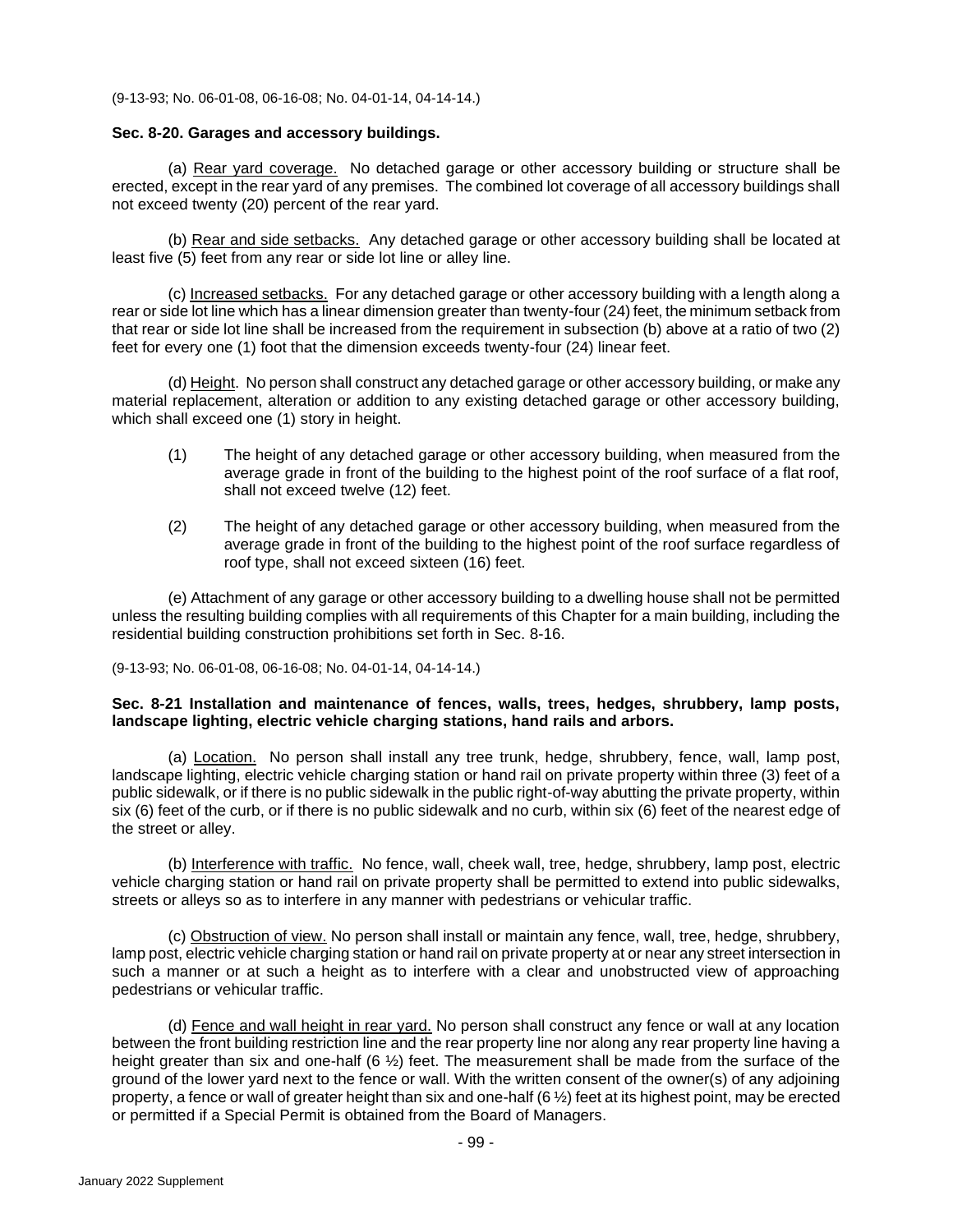(e) Fence and wall height in front yard. No person shall construct any fence or wall which exceeds forty-eight (48) inches in height at any location between the front lot line and the front building restriction line.

(f) Existing features. Notwithstanding subsection (a) above, any play equipment, fence, (except as provided in subsection (f) (6)), wall, tree, hedge or shrubbery existing on December 8, 2008, or any lamp post existing on April 14, 2014, may be maintained, repaired or replaced so that the maintained, repaired or replacement structure or growth:

- (1) Is in the same location as the existing structure or growth;
- (2) Does not encroach any farther into the public improvement setback than the existing structure or growth;
- (3) Does not exceed the height of the existing structure or growth;
- (4) Is of substantially similar material or species as the existing structure or growth; and
- (5) Is installed or constructed within six (6) months of the removal of the existing structure or growth.
- (6) In the event that a sidewalk, street or alley maintained by the Village or other public entity is installed adjacent to a fence after the permit which authorized the construction of the fence, or if it is determined by the Village Manager to be necessary for the public's health, safety or welfare, a replacement fence must comply with the setbacks required in subsection (a).

(g) Arbors. An arbor or trellis, of lattice or other open construction, shall be subject to the same setback and location requirements as a fence, provided it does not exceed three (3) feet in depth, five (5) feet in width, and eight and one-half  $(8 \frac{1}{2})$  feet in height when located in a front yard, or five (5) feet in depth, ten and one-half (10 ½) feet in width, and eight and one-half (8 ½) feet in height when located in a side or rear yard. An arbor that is not of open construction or that exceeds any of the foregoing dimensions shall be subject to the setback requirements for structures.

(9-13-93; No. 11-1-93, 11-22-93; No. 10-03-08, 12-08-08; No. 10-04-08, 12-08-08; No. 02-04-10, 03-08-10; No. 04- 01-14, 04-14-14; No. 11-03-14, 11-10-14; No. 03-01-16, 03-14-16; No. 06-01-19, 06-10-19; No. 06-03-21, 06-14-21.)

**Cross reference(s)—**Fine for violation of this Section, Sec. 6-3(a)(7).

### **Sec. 8-22. Antennae, air conditioners, heat pumps and generators.**

(a) Size and location. An antenna may not extend more than six (6) feet above the highest point of the building to which it is attached.

- (1) No antenna shall exceed one (1) meter in diameter without a Special Permit from the Board of Managers. In addition to any other requirements for a Special Permit, the Board of Managers shall not grant a Special Permit for an antenna under this Section unless it finds that the antenna will be located and screened so it is not visible from adjacent or public property.
- (2) Free standing antennae are prohibited.
- (b) Setbacks. No person may:
- (1) Install an external air conditioner or heat pump within seven (7) feet of any side lot line or rear lot line or in the front yard of any property.
- (2) Replace an external air conditioner or heat pump within five (5) feet of any side lot line or rear lot line or in the front yard of any property.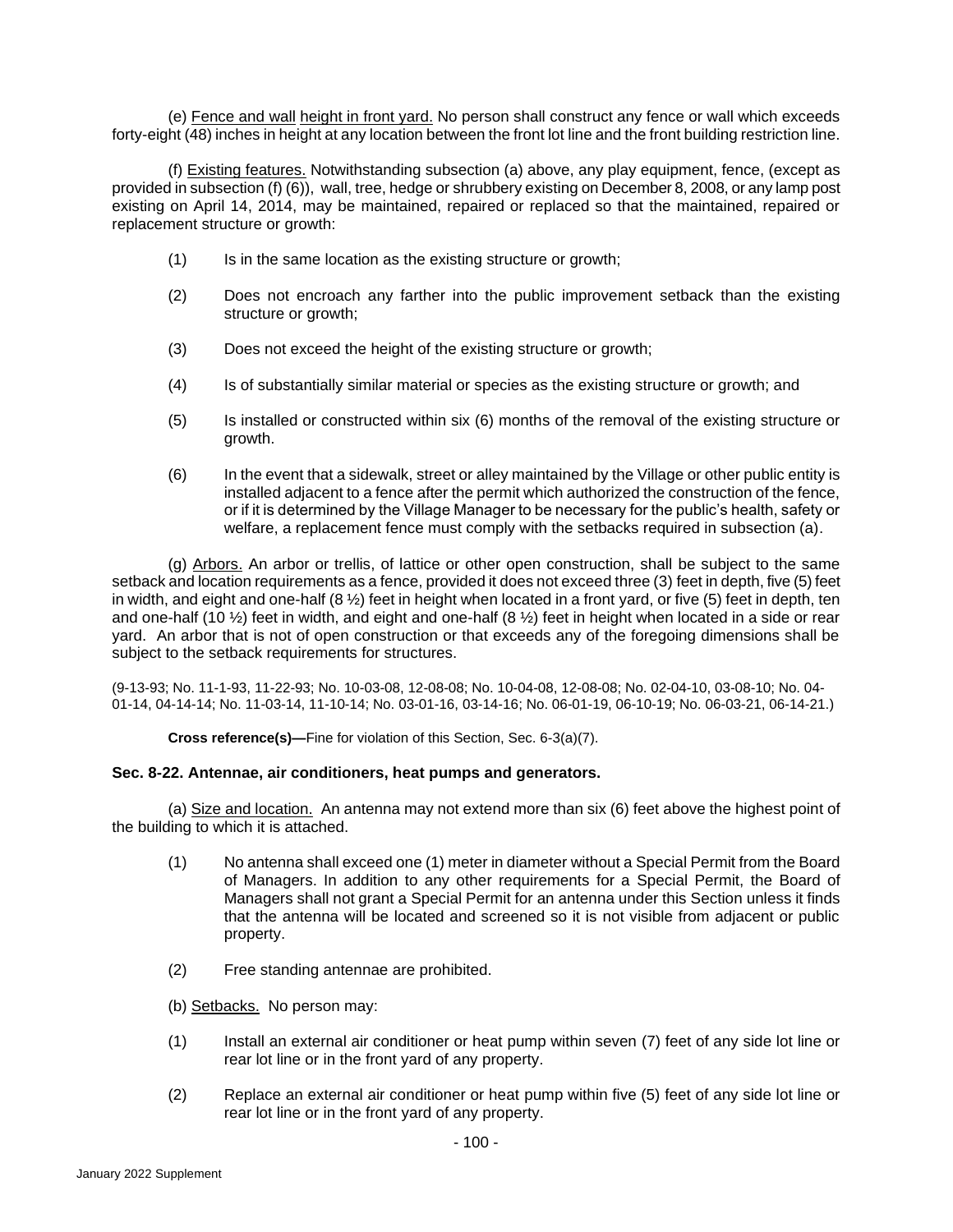(3) Install or replace a generator within seven (7) feet of any side lot line or rear lot line or in the front yard of any property.

All external air conditioners, heat pumps and generators must comply with County and Village noise regulations.(see Sec. 8-11(b)(3)).

(9-13-93; No. 11-1-93, 11-22-93; No. 9-01-99, 9-13-99; No. 04-01-14, 04-14-14.)

### **Sec. 8-23. Tennis courts.**

(a) Setbacks. A tennis court must be set back at least fifteen (15) feet from the front building restriction line of the property or from the main building line, whichever is greater. No tennis court shall be constructed within twenty-five (25) feet of any side or rear lot line. All measurements shall be made from the outermost portion of the court, including the fencing. Property shall include all lots under common ownership.

(b) Enclosure. Every tennis court or the property on which such tennis court is situated shall be surrounded by a fence or wall or equivalent enclosure of not less than six and one-half (6½) feet in height.

(9-13-93; No. 11-1-93, 11-22-93; No. 9-01-99, 9-13-99; No. 04-01-14, 04-14-14.)

**Cross reference(s)—**Fine for violation of this Section, Sec. 6-3(a)(8).

### **Sec. 8-24. Swimming pools and outdoor therapeutic baths.**

- (a) Setbacks. Any swimming pool or outdoor therapeutic bath shall be located as follows:
- (1) A swimming pool or outdoor therapeutic bath must be set back at least fifteen (15) feet from the front building restriction line of the property or from the front main building line, whichever is greater.
- (2) No swimming pool or outdoor therapeutic bath shall be placed within fifteen (15) feet of any side or rear lot line. Such measurement shall be made from the inside wall of the swimming pool or outdoor therapeutic bath.
- (3) No apron, deck or diving board shall be placed within ten (10) feet of any side or rear lot line.
- (4) No pump, filter or other accessory shall be constructed or installed within seven (7) feet of any side or rear lot lines without a Special Permit from the Board of Managers.

(b) Enclosure of pools. Any swimming pool or the property upon which a swimming pool is situated shall be surrounded by a fence or wall or equivalent enclosure not less than sixty (60) inches in height above grade at the exterior of the fence, which shall be so constructed as not to be easily climbed or penetrated. Gates and/or doors to any such enclosure shall comply in all respects with County regulations pertaining to swimming pool enclosures, and shall be maintained in good condition. A dwelling house or accessory building may be used as part of such enclosure.

(c) Screening of outdoor therapeutic baths. An outdoor therapeutic bath shall be screened from neighbors by fencing, planting, or otherwise, so as to provide privacy to users thereof and not to impinge on the privacy of the neighbors.

(d) Protective cover. Unless enclosed by a fence of the same dimensions as required for swimming pools in subsection 8-24(b), an outdoor therapeutic bath shall be equipped with a protective cover that shall be secured in place covering any such bath and shall be locked so as to prevent access when the bath is not in use. The protective cover shall be made of any fabric, plastic, rubber, metal or net capable of covering the entire outdoor therapeutic bath and, when in use, be able to be firmly secured or anchored and capable of supporting a minimum of two hundred fifty (250) pounds.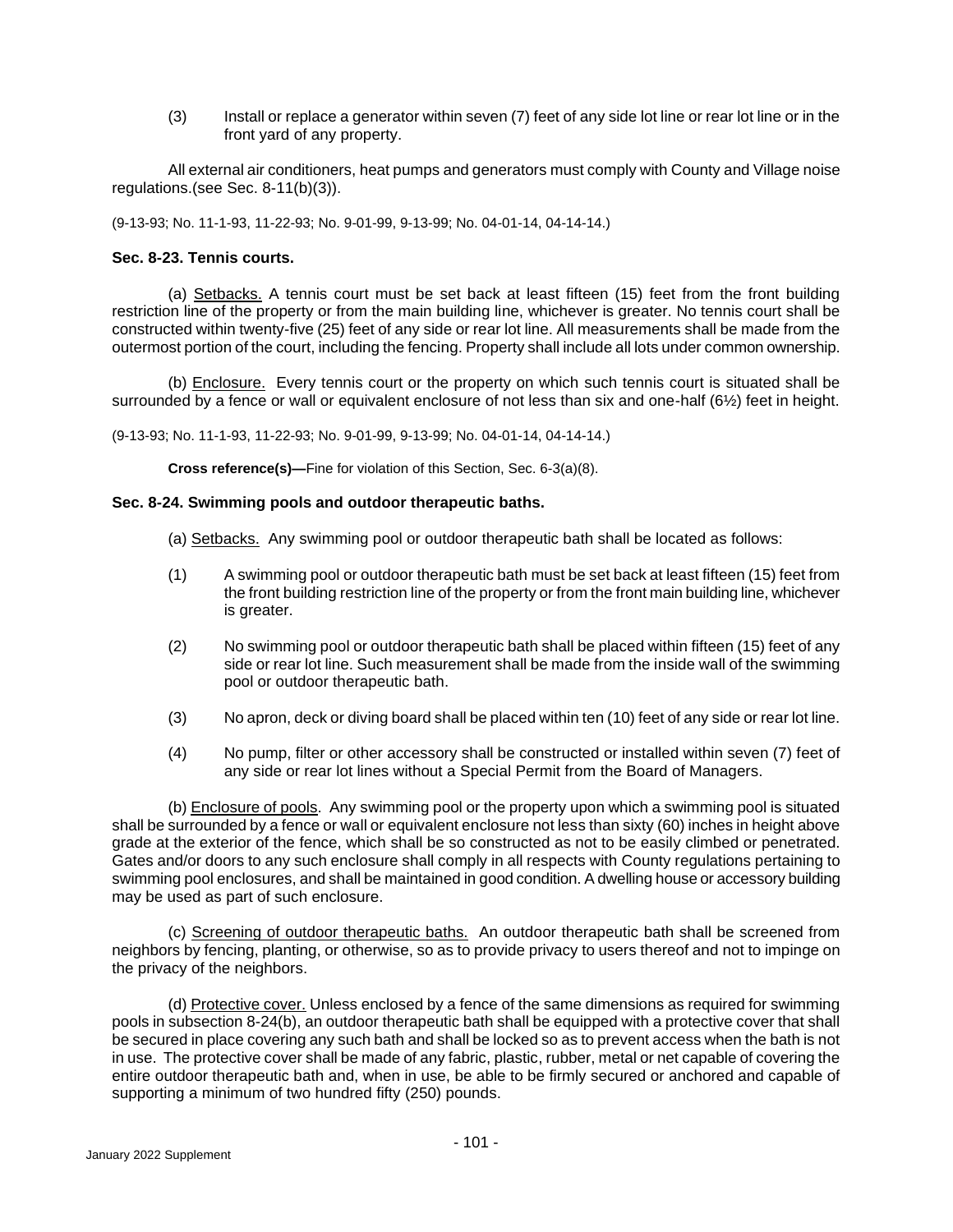(e) Lighting. Lights used to illuminate any swimming pool or outdoor therapeutic bath and/or any areas adjacent to any swimming pool or outdoor therapeutic bath shall be so arranged and shaded so as to reflect light away from neighboring property, and shall be maintained and operated in such a manner as not to be a nuisance or annoyance to any neighboring property. In no event shall any such lights be on after midnight.

(f) Equipment. Any diving board, slide or other equipment used in or around any pool shall be constructed, affixed, designed, fastened or snubbed as to minimize unnecessary noise resulting from the use or operation of such diving board, slide or other equipment (see Chapter 20).

(g) Existing pools and outdoor therapeutic baths. Any swimming pool or outdoor therapeutic bath which was lawful when constructed may be continued, provided the swimming pool or outdoor therapeutic bath is operated and maintained in accordance with all requirements of this Chapter with the exception of subsection (b) above. If, in the discretion of the Village Manager, the existing pool is surrounded by natural planting which is equivalent to a fence or wall inasmuch as the natural planting in question cannot be easily climbed or penetrated, it may be continued under this sub-section.

(h) Portable swimming pools. Every portable swimming pool shall be stored in a safe place or condition when not in actual use.

(i) Runoff and drainage. Any swimming pool, portable swimming pool or outdoor therapeutic bath within the Village shall be maintained so that pool water does not collect, seep, overflow, splash or run onto or across abutting property or onto the public right-of-way. Intentional drainage of swimming pools must ensure that such drainage flows into a storm drain.

(9-13-93; No. 11-1-93, 11-22-93, No. 04-01-14, 04-14-14; No. 10-03-19, 10-14-19.)

**Cross reference(s)—**Fine for violation of this Section, Sec. 6-3(a)(9).

## **Sec. 8-25. Alteration of water flow or drainage.**

(a) Permit required. Any person intending to perform grading or construction of impermeable surfaces, such as patios, driveways, walkways or terraces or other paving, or the installation of any downspout, pipe, sump pump discharge pipe, or drain which, in the opinion of the Village Manager, could alter the existing or natural flow of water in such a way that it may reasonably be expected to cause such water or drainage to flow onto abutting property or onto the public right-of-way, must obtain a Building Permit therefore from the Village Manager. No permit will be issued for activity that allows or redirects water to flow onto another private property or, for sump pump discharge, onto the public right-of-way.

(b) Adverse effect. No grading or construction of impermeable surfaces, such as patios, driveways, walkways or terraces or other paving, or the installation of any downspout, pipe, sump pump discharge pipe, or drain which will alter the flow of water or drainage so as to have an adverse effect on abutting or nearby properties or on the public right-of-way shall be approved by the Village Manager.

(c) Conditions. The Village Manager may issue a Building Permit for grading or construction of impermeable surfaces, such as patios, driveways, walkways or terraces or other paving, or the installation of any downspout, pipe, sump pump discharge pipe, or drain which will alter the flow of water or drainage, upon such terms or conditions as the Village Manager deems necessary to avoid adverse effects upon abutting or nearby properties or onto the public right-of-way.

(9-13-93; No. 04-01-14, 04-14-14; 03-01-16, 03-14-16.)

## **Sec. 8-26. Driveways.**

Any driveway on private property may not exceed fifteen (15) feet in width without a Special Permit from the Board of Managers, except that the driveway in front of a two-car garage may extend the full width of the two-car garage, provided that such driveway does not exceed twenty (20) feet in length. An existing driveway that does not comply with the previous sentence may be replaced pursuant to Sec. 8-11.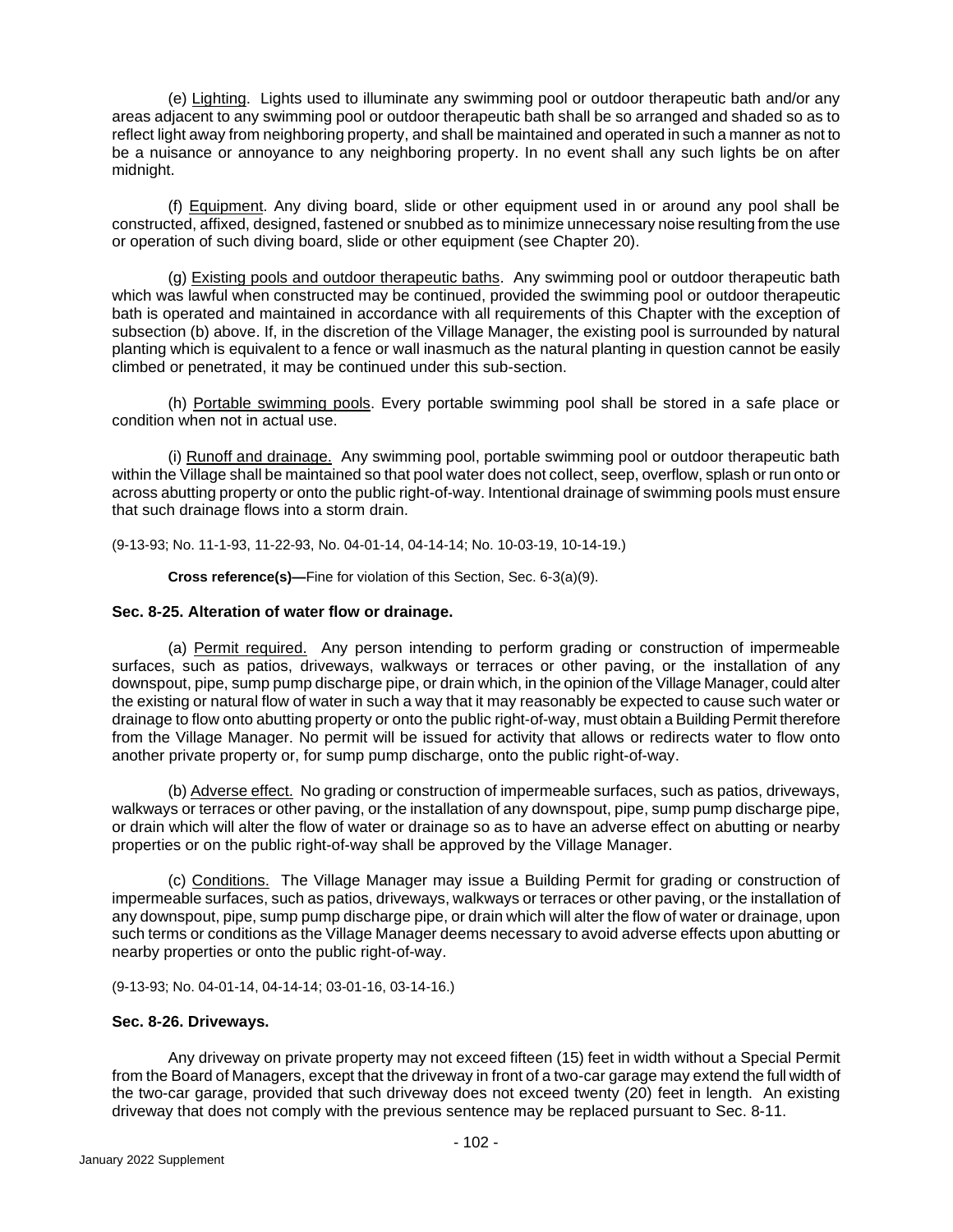(9-13-93; No. 11-1-93, 11-22-93; No. 04-01-14, 04-14-14.)

# **Sec. 8-27. Reserved.**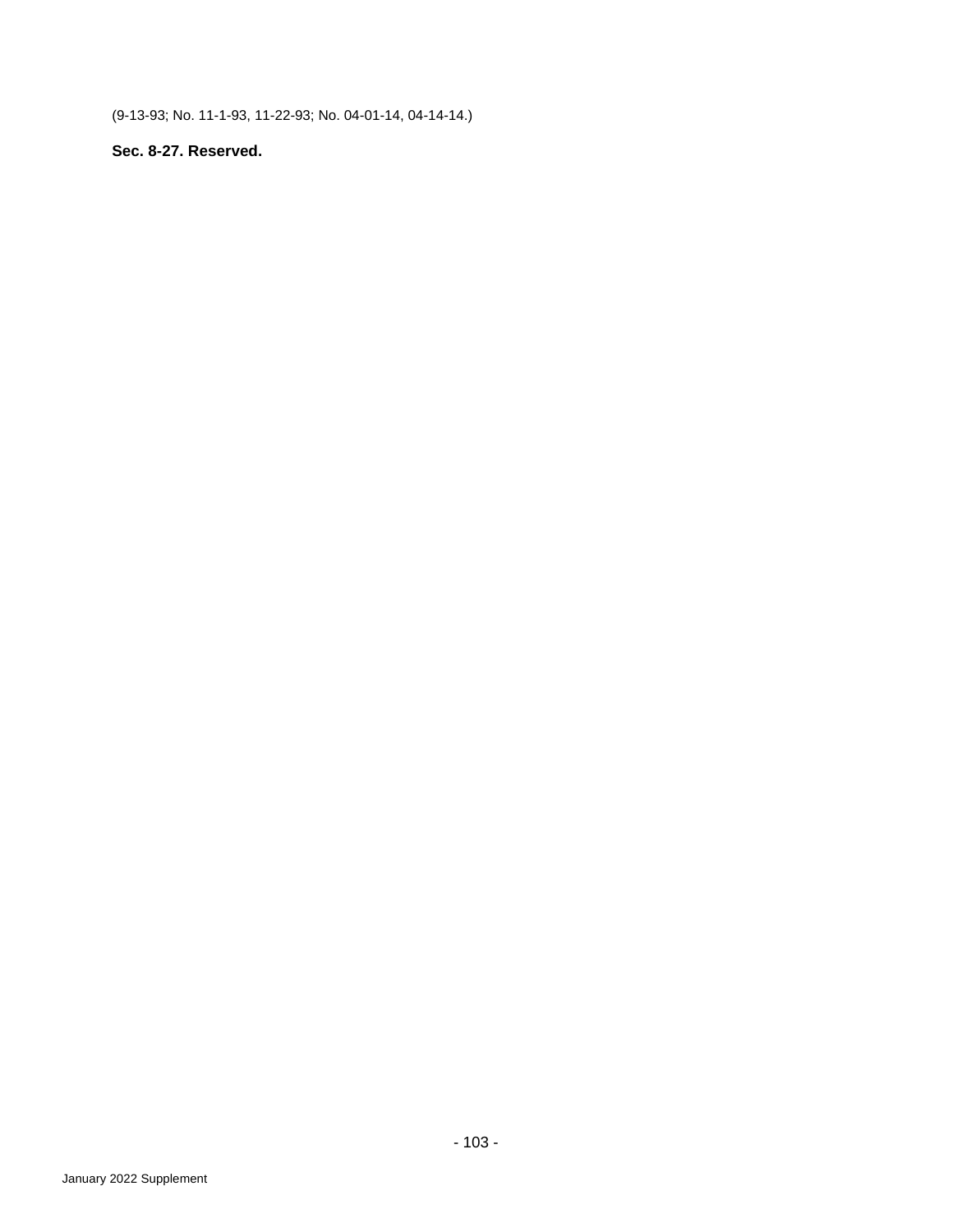**RESERVED**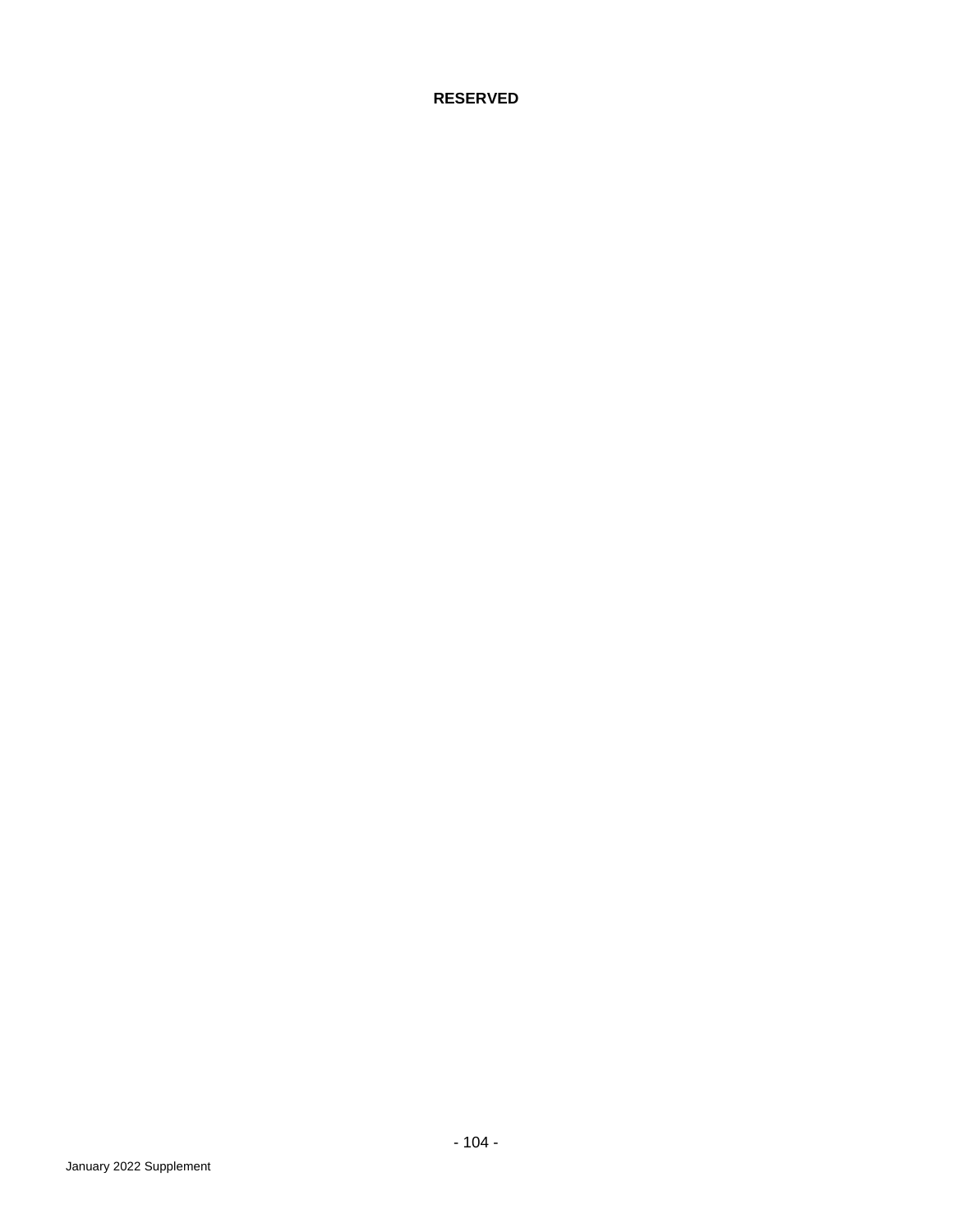**RESERVED**